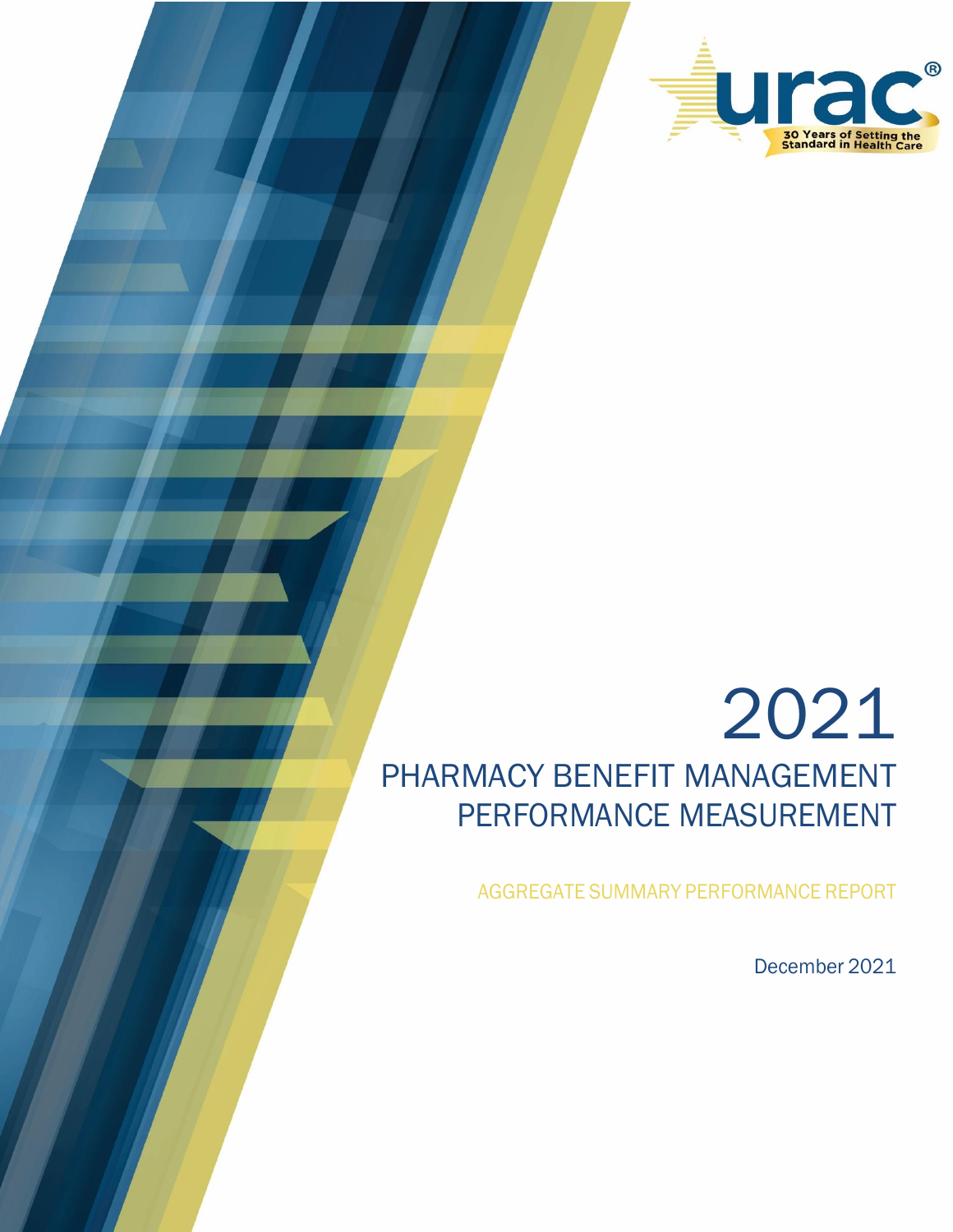

## TABLE OF CONTENTS

| ADHERENCE TO NON-INFUSED DISEASE MODIFYING AGENTS USED TO TREAT MULTIPLE SCLEROSIS (PH2018-03) 12      |  |
|--------------------------------------------------------------------------------------------------------|--|
|                                                                                                        |  |
|                                                                                                        |  |
|                                                                                                        |  |
|                                                                                                        |  |
|                                                                                                        |  |
|                                                                                                        |  |
|                                                                                                        |  |
|                                                                                                        |  |
| USE OF OPIOIDS AT HIGH DOSAGE & FROM MULTIPLE PROVIDERS IN PERSONS WITHOUT CANCER (PH2O18-08-OHDMP) 21 |  |
|                                                                                                        |  |
|                                                                                                        |  |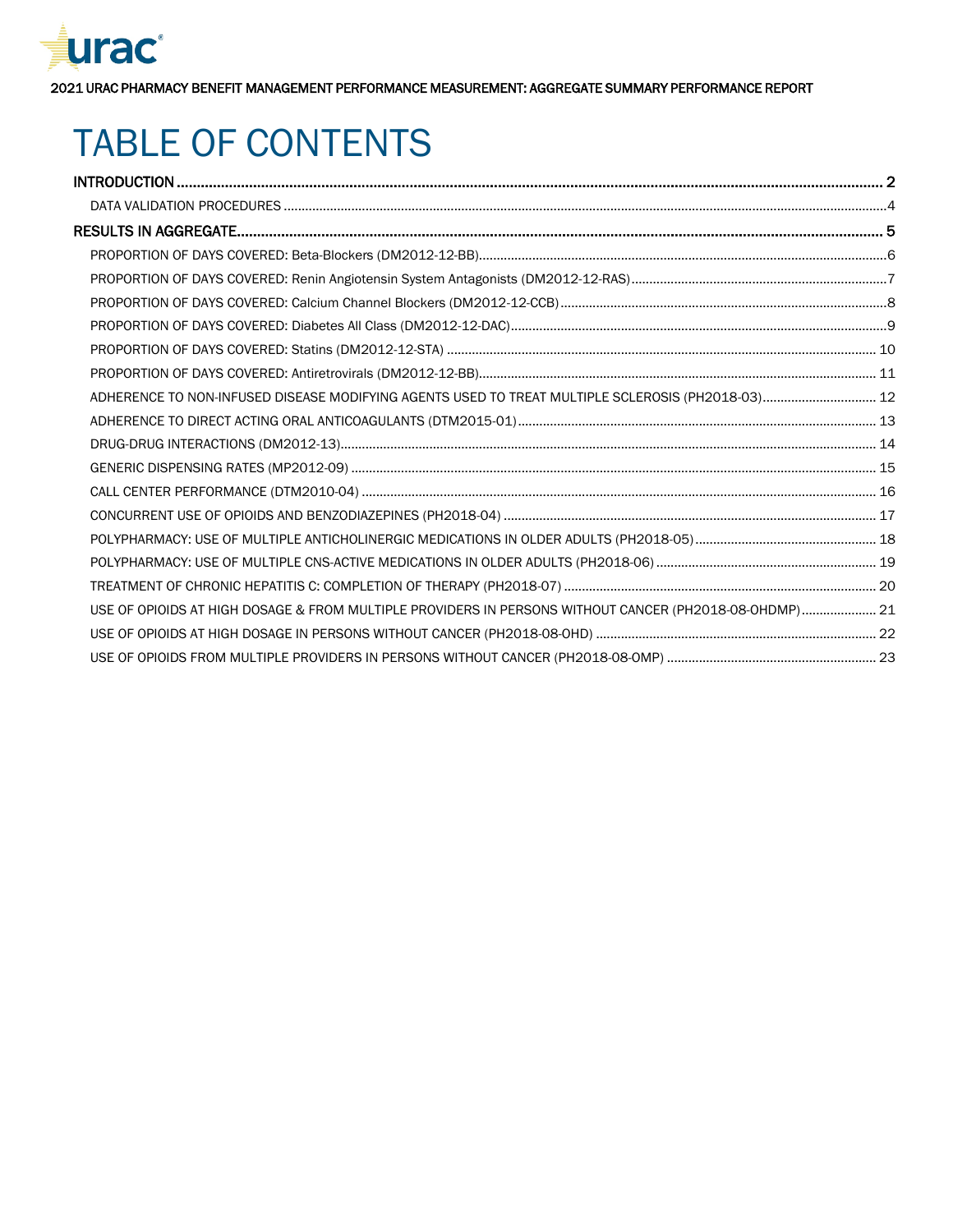

<span id="page-2-0"></span>Measure data evaluated within this report are reflective of data collected in 2020 according to URAC's 2021 Measure Specification Guides. URAC licenses the PQA measure set as defined by the measure steward.

#### For Pharmacy Quality Alliance (PQA) Measures:

COPYRIGHT 2021 PQA, INC. ALL RIGHTS RESERVED. PQA retains all rights of ownership to PQA Measures, including Specifications and Value Sets, and can rescind or alter the Measures at any time. No use of any PQA Measure is authorized without prior PQA approval of such use. All uses of PQA Measures are subject to such conditions as PQA specifies, and certain uses of the Measures may be subject to a licensing agreement specifying the terms of use and the licensing fee. Users of the Measures shall not have the right to alter, enhance, or otherwise modify the Measures.

The logic used to produce these measure results ("rates") has been modified from PQA specifications and has not been evaluated by PQA. PQA makes no representations, warranties, or endorsements about the quality of any organization or clinician that uses or reports performance measures or any data or rates calculated using modified PQA measures, and PQA disclaims any and all liability arising from or related to any use of modified measures.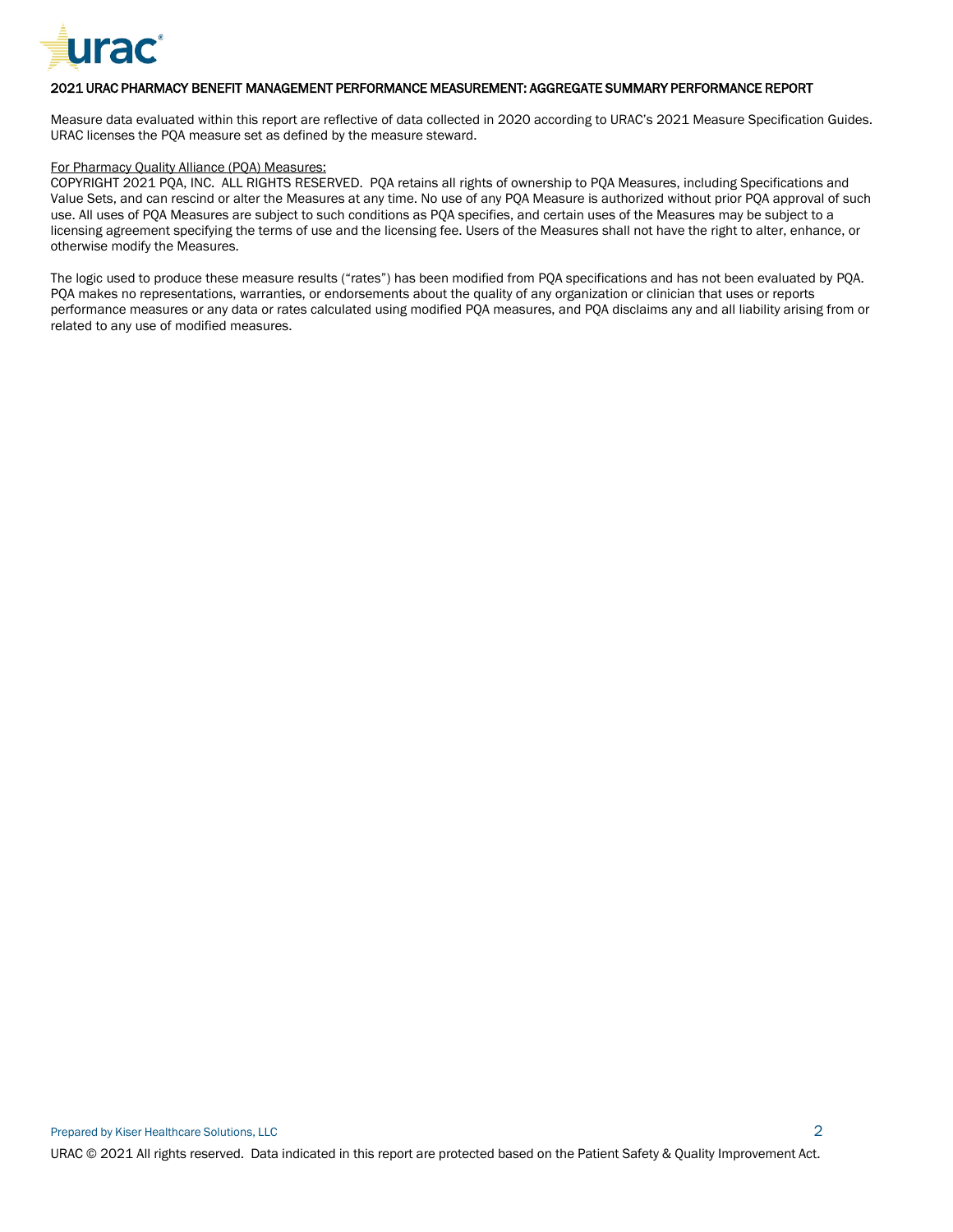

## INTRODUCTION

#### Presented in this report are the 2020 measurement year (2021 reporting year) results based on URAC's Pharmacy Benefit Management (PBM) Accreditation program performance measures.

URAC includes performance measures in multiple accreditation programs to align and harmonize with national priorities for healthcare quality and delivery improvement. Our priority of consumer protection and empowerment drives our measurement efforts on outcome measures, composite measures, and flexible measures collection. With the emphasis of the ACA on affordable, quality health care and access, it is imperative that performance measurement programs are in place to ensure that savings from cost cutting efforts in health care are not at the expense of the quality of care delivered to patients. The information provided by measures of performance can help stakeholders monitor the quality and accessibility of care across the nation.

Performance measurement for the 2021 reporting year aligns with Phase 2 of URAC's measurement process where mandatory performance measures are subject to an external data validation process. The data validation program identifies areas of opportunity for improvement and ensures ongoing compliance conformity to program standards. By requiring organizations to submit audited performance measures annually, URAC ensures accurate and reliable data for organization-to-organization comparisons. These audited performance measure results become publicly available via aggregated, de-identified reports.

Organizations are required to report data for 18 mandatory measures and have the option to report data for three exploratory measures.

Below is the list of measures for 2021 reporting.

#### MANDATORY MEASURES

- 1. Proportion of Days Covered: Beta-Blockers (DM2012-12-BB)
- 2. Proportion of Days Covered: Renin Angiotensin System Antagonists (DM2021-12-RASA)
- 3. Proportion of Days Covered: Calcium Channel Blockers (DM2012-12-CCB)
- 4. Proportion of Days Covered: Diabetes All-Class (DM2012-12-DAC)
- 5. Proportion of Days Covered: Statins (DM2012-12-STA)
- 6. Proportion of Days Covered: Antiretroviral Medications (DM2012-12-ARV)
- 7. Adherence to Non-Infused Disease-Modifying Agents to Treat Multiple Sclerosis (PH2018- 03)
- 8. Adherence to Direct-Acting Oral Anticoagulants (DTM2015-01)
- 9. Drug-Drug Interactions (DM2012-13)
- 10. Generic Dispensing Rates (MP2012-09)
- 11. Call Center Performance (DTM2010-04)
- 12. Concurrent Use of Opioids and Benzodiazepines (PH2018-04)
- 13. Polypharmacy: Use of Multiple Anticholinergic Medications in Older Adults (PH2018-05)
- 14. Polypharmacy: Use of Multiple CNS-Active Medications in Older Adults (PH2018-06)
- 15. Treatment of Chronic Hepatitis C: Completion of Therapy (PH2018-07)
- 16. Use of Opioids at High Dosage and from Multiple Providers in Persons Without Cancer (PH2018-08-OHDMP)
- 17. Use of Opioids at High Dosage in Persons Without Cancer (PH2018-08-OHD)
- 18. Use of Opioids from Multiple Providers in Persons Without Cancer (PH2018-08-OMP)

#### EXPLORATORY MEASURES

- 1. Complaint Response Timeliness (PH2021-01)\*\*
- 2. Overall Consumer Satisfaction (PH2021-02)\*\*
- 3. Turnaround Time for Prescriptions (MP2012- 08)\*
- \* Fewer than five organizations submitted data for this measure. Analysis and benchmarks were not produced given less than five valid data submissions.
- \*\* No organization submitted data for this measure.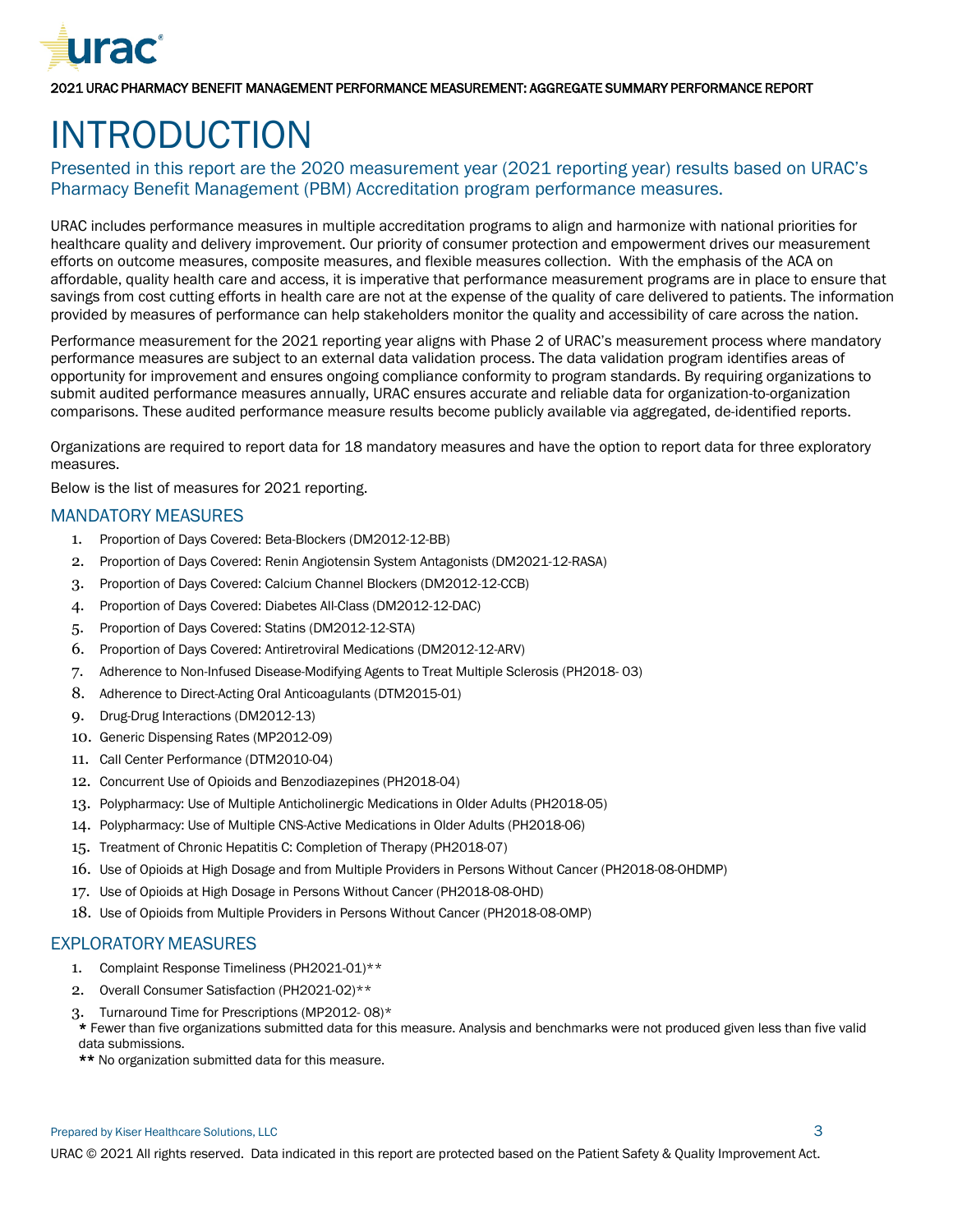

## <span id="page-4-0"></span>DATA VALIDATION PROCEDURES

Data validation vendors (DVV) identified any materially inaccurate submissions. Additionally, Kiser Healthcare Solutions, LLC corrected for any data entry and duplicate submission errors based on manual data review and cleaning, documented at the end of this report.

Kiser Healthcare Solutions executed standard procedures for data cleaning and validation prior to finalizing the results presented in this report. All organizations' measure submissions were reviewed for measure component quality. For example, numerators and denominators were checked against rates to ensure accuracy. Also, minimum, mean, median, and maximum rates were benchmarked nationally and regionally to ensure accuracy and to identify potential issues at an individual submission level.

#### Basic guidelines for identifying valid submissions:

- Measure denominator is greater than zero
- DVV has not deemed the measure submission as materially inaccurate
- Organization has indeed stated it is submitting the measure

#### Basic guidelines for aggregate rates:

- Measure denominator is greater than or equal to 30
- DVV has not deemed the measure submission as materially inaccurate
- Organization has indeed stated it is submitting the measure.
- Minimum of 5 reporting organizations required for analysis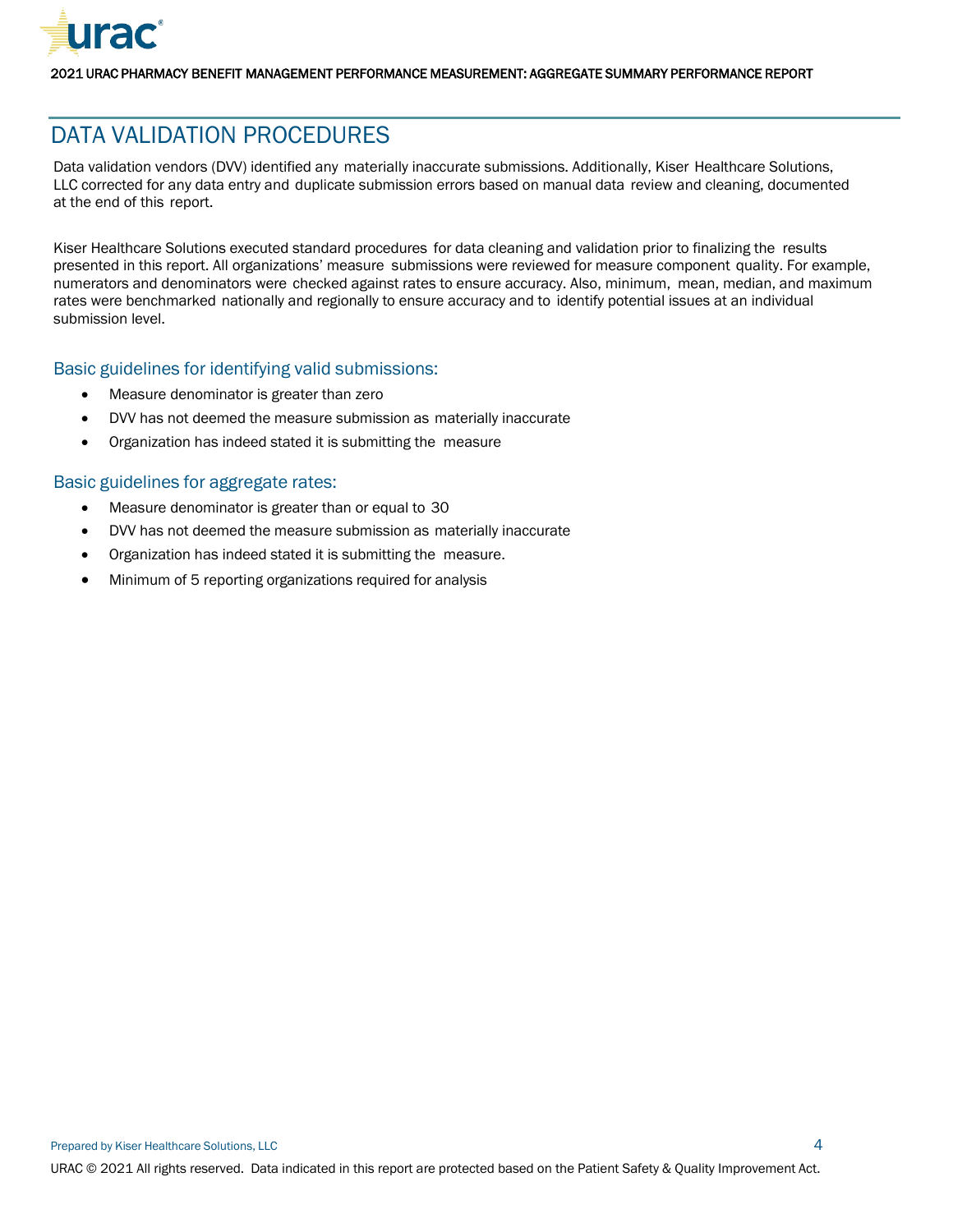

## <span id="page-5-0"></span>RESULTS IN AGGREGATE

A total of 23 URAC-accredited Pharmacy Benefit Management (PBM) organizations reported 2020 measurement year data for the 2021 reporting year. The total number of prescriptions covered across all organizations was 4,806,382,866 with a range of 207,936 to 1,409,440,387 per organization. Specialty prescriptions represented a small percentage of total prescriptions (1.96%, n=18), with the largest submission containing 18,853,632 specialty prescriptions. Most organizations reported fewer than 100million total prescriptions. The average number of total prescriptions covered was 208.73 million. Six organizations reported over 100 million total prescriptions, with one of those organizations reporting 1.41 billion prescriptions (Figure 1). For measures that were stratified by line of business, organizations were able to report one rate per applicable payor. Commercial was represented the most among these measures across 22 organizations (Figure 2).

43.48%

#### Figure 1. Reporting by Program Tier Size

Figure 2. Lines of Business Served







21.74%

17.39%

4.35%

#### Regional Areas **Served**

4.35%

Of the 23 PBMs that submitted performance measurement data, all 23 organizations covered all four URAC-specified regions (Midwest, Northeast, South, and West) (Figure 3).

8.70%

#### Figure 3. Regional Areas Served

% of reporting organizations by region (n=23)



Note: Multiple responses accepted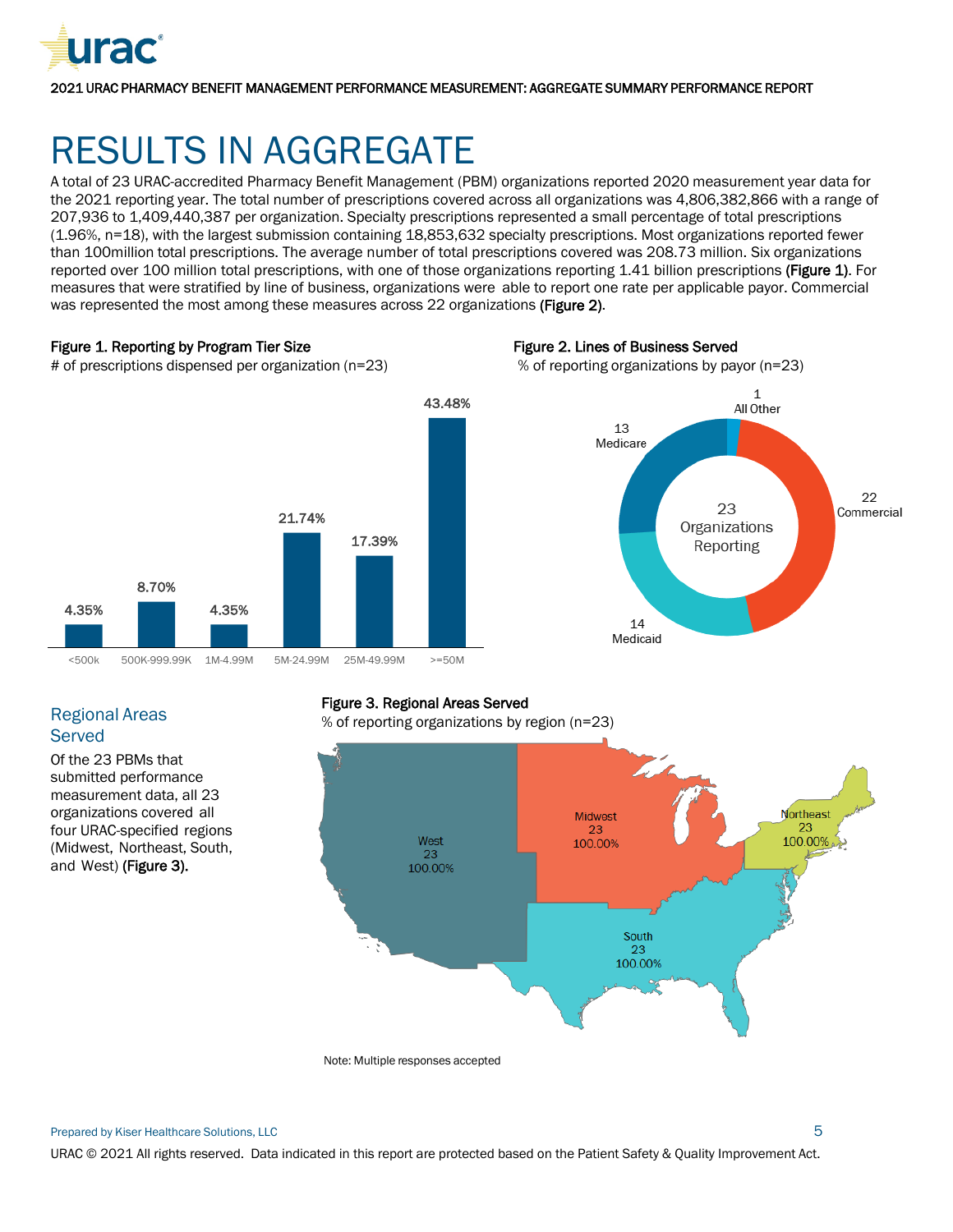

## <span id="page-6-0"></span>PROPORTION OF DAYS COVERED: Beta-Blockers (DM2012-12-BB)

#### **Measure Description**

This *mandatory* measure assesses the percentage of participants 18 years and older who met the proportion of days covered (PDC) threshold of 80% for Beta-Blockers during the measurement period.

This measure is reported separately for each of the organization's books of business that are included in its URAC accreditation (i.e., Commercial, Medicare, and Medicaid).

The Pharmacy Quality Alliance (PQA) is the measure steward, and all rights are retained by PQA, Inc.

#### Summary of Reporting Organizations

21 organizations submitted valid data for this measure.

| 20                | 13       | 12              |
|-------------------|----------|-----------------|
| <b>Commercial</b> | Medicaid | <b>Medicare</b> |

#### Figure 4. Proportion of Days Covered: Beta-Blockers



The Medicare line of business had the highest overall performance (82.32%, n=12), while the Medicaid line of business had the lowest overall performance (61.87%, n=13).

| <b>LINEOFBUSINESS</b> | <b>TOTAL NUMERATOR</b> |                 | <b>TOTAL DENOMINATOR</b> | AGGREGATE SUMMARY RATE |                 | <b>MEAN</b>     | <b>SUBMISSIONS</b> |
|-----------------------|------------------------|-----------------|--------------------------|------------------------|-----------------|-----------------|--------------------|
| Commercial            | 6.225.762              |                 | 8.336.239                | 74.68%                 |                 | 70.27%          | 20                 |
| Medicaid              | 933.804                |                 | 1,509,201                | 61.87%                 |                 | 62.29%          | 13                 |
| Medicare              | 7.210.166              |                 | 8.758.320                | 82.32%                 |                 | 82.46%          | 12                 |
|                       |                        |                 |                          |                        |                 |                 |                    |
| <b>LINEOFBUSINESS</b> | <b>MIN</b>             | 10 <sup>H</sup> | 25 <sup>th</sup>         | 50 <sup>H</sup>        | 75 <sup>H</sup> | 90 <sup>H</sup> | <b>MAX</b>         |
| Commercial            | 58.69%                 | 59.78%          | 68.72%                   | 71.90%                 | 74.72%          | 75.64%          | 76.87%             |
| Medicaid              | 58.07%                 | 59.46%          | 61.66%                   | 62.29%                 | 63.58%          | 64.61%          | 64.91%             |
| Medicare              | 76.79%                 | 80.65%          | 81.61%                   | 82.28%                 | 84.21%          | 85.25%          | 85.67%             |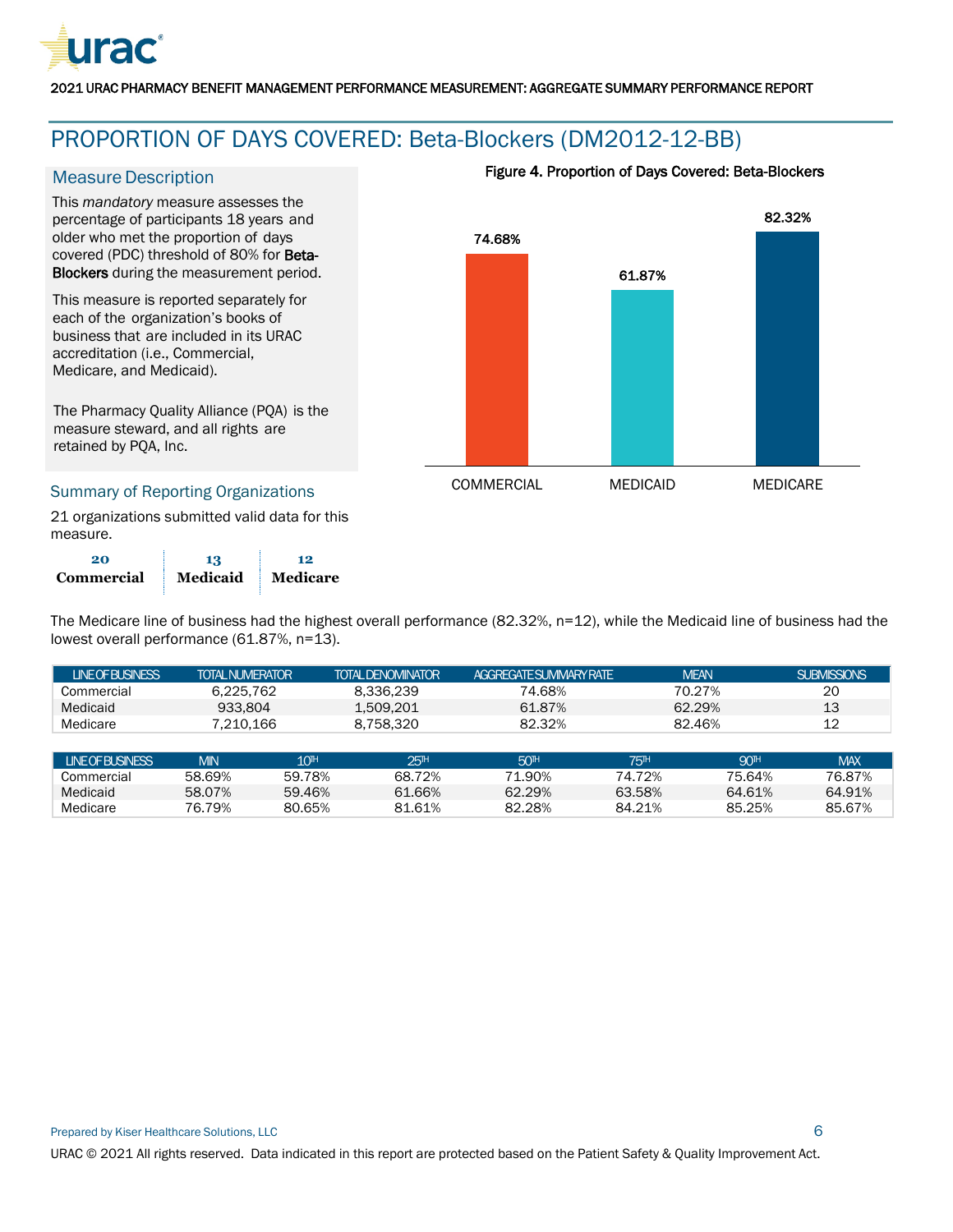

## <span id="page-7-0"></span>PROPORTION OF DAYS COVERED: Renin Angiotensin System Antagonists (DM2012-12-RAS)

#### **Measure Description**

This *mandatory* measure assesses the percentage of participants 18 years and older who met the proportion of days covered (PDC) threshold of 80% for Renin Angiotensin System (RAS) Antagonists during the measurement period.

This measure is reported separately for each of the organization's books of business that are included in its URAC accreditation (i.e., Commercial, Medicare, and Medicaid).

The Pharmacy Quality Alliance (PQA) is the measure steward, and all rights are retained by PQA, Inc.

#### Figure 5. Proportion of Days Covered: Renin Angiotensin System Antagonists



#### Summary of Reporting Organizations

19 organizations submitted valid data for this measure.

| 18         | 12       |                 |
|------------|----------|-----------------|
| Commercial | Medicaid | <b>Medicare</b> |

The Medicare line of business had the highest overall performance (85.54%, n=11), while the Medicaid line of business had the lowest overall performance (65.44%, n=12).

| <b>INFOFRISINESS</b> | <b>TOTAL NUMERATOR</b> | TOTAI DENOMINATOR | <b>AGGRFGATE SUMMARY RATE</b> | <b>MFAN</b> | SUBMISSIONS |
|----------------------|------------------------|-------------------|-------------------------------|-------------|-------------|
| Commercial           | 12.874.705             | 16.516.384        | 77.95%                        | 74.07%      | 18          |
| Medicaid             | 1.601.221              | 2.446.991         | 65.44%                        | 65.92%      | 12          |
| Medicare             | 11.277.977             | 13.183.962        | 85.54%                        | 85.31%      | 11          |

| <b>INFOFRISINESS</b> | <b>MIN</b> | 10 <sup>th</sup> | 2511   | 50 <sup>H</sup> | 751Н   | 901H   | <b>MAX</b> |
|----------------------|------------|------------------|--------|-----------------|--------|--------|------------|
| Commercial           | 62.32%     | 63.72%           | 73.44% | 76.48%          | 78.73% | 79.29% | 80.36%     |
| Medicaid             | 58.81%     | 62.40%           | 64.79% | 66.30%          | 67.82% | 68.74% | 70.63%     |
| Medicare             | 79.34%     | 84.25%           | 84.69% | 85.05%          | .18%   | 87.58% | 87.69%     |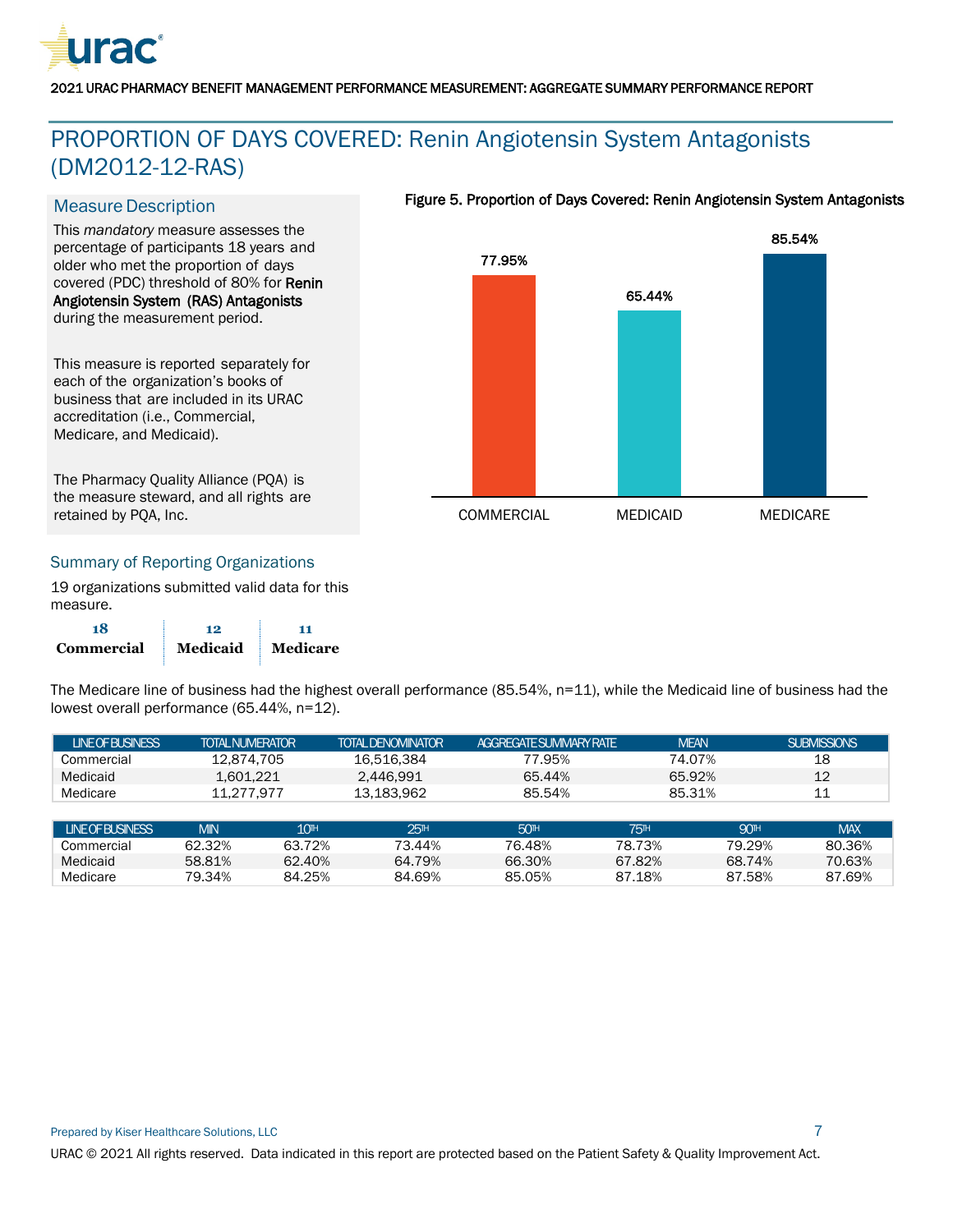

## <span id="page-8-0"></span>PROPORTION OF DAYS COVERED: Calcium Channel Blockers (DM2012-12-CCB)

#### **Measure Description**

This *mandatory* measure assesses the percentage of participants 18 years and older who met the proportion of days covered (PDC) threshold of 80% for Calcium Channel Blockers (CCB) during the measurement period.

This measure is reported separately for each of the organization's books of business that are included in its URAC accreditation (i.e., Commercial, Medicare, and Medicaid).

The Pharmacy Quality Alliance (PQA) is the measure steward, and all rights are retained by PQA, Inc.

#### Figure 6. Proportion of Days Covered: Calcium Channel Blockers



#### Summary of Reporting Organizations

21 organizations submitted valid data for this measure.

| 20         | 13       | 12       |
|------------|----------|----------|
| Commercial | Medicaid | Medicare |

The Medicare line of business had the highest overall performance (82.95%, n=12), while the Medicaid line of business had the lowest overall performance (61.80%, n=13).

| <b>LINEOFBUSINESS</b> | <b>TOTAL NUMERATOR</b> |                  | <b>TOTAL DENOMINATOR</b> | AGGRFGATESLIMMARY RATE |                  | <b>MEAN</b>     | <b>SUBMISSIONS</b> |
|-----------------------|------------------------|------------------|--------------------------|------------------------|------------------|-----------------|--------------------|
| Commercial            | 5.466.479              |                  | 7.170.147                | 76.24%                 |                  | 71.35%          | 20                 |
| Medicaid              | 826,087                |                  | 1.336.799                | 61.80%                 |                  | 62.51%          | 13                 |
| Medicare              | 6.114.469              |                  | 7.370.857                | 82.95%                 |                  | 82.97%          | 12                 |
|                       |                        |                  |                          |                        |                  |                 |                    |
| <b>LINEOFBUSINESS</b> | <b>MIN</b>             | 10 <sup>th</sup> | 25 <sup>TH</sup>         | 50 <sup>H</sup>        | 75 <sup>TH</sup> | 90 <sup>H</sup> | <b>MAX</b>         |
| Commercial            | 59.60%                 | 61.13%           | 68.71%                   | 73.79%                 | 75.66%           | 76.90%          | 78.61%             |

Medicaid 58.95% 60.06% 61.03% 62.16% 63.99% 65.32% 68.02% Medicare 77.70% 81.14% 82.08% 82.61% 84.57% 85.46% 87.29%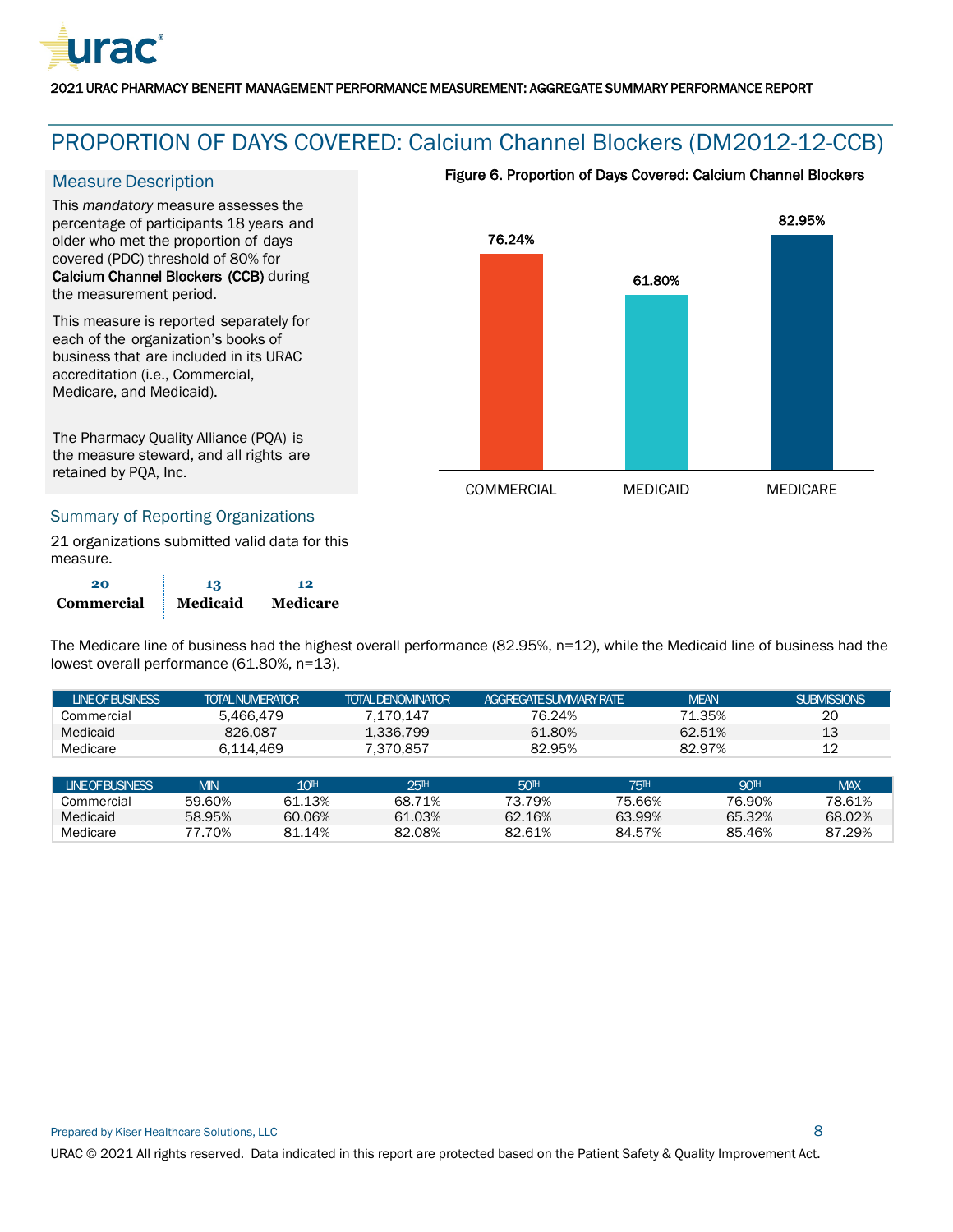

## <span id="page-9-0"></span>PROPORTION OF DAYS COVERED: Diabetes All Class (DM2012-12-DAC)

#### **Measure Description**

This *mandatory* measure assesses the percentage of participants 18 years and older who met the proportion of days covered (PDC) threshold of 80% for Diabetes All Class medications during the measurement period.

This measure is reported separately for each of the organization's books of business that are included in its URAC accreditation (i.e., Commercial, Medicare, and Medicaid).

The Pharmacy Quality Alliance (PQA) is the measure steward, and all rights are retained by PQA, Inc.

#### Figure 7. Proportion of Days Covered: Diabetes All Class



#### Summary of Reporting Organizations

19 organizations submitted valid data for this measure.

| 18                | 12       | 11       |
|-------------------|----------|----------|
| <b>Commercial</b> | Medicaid | Medicare |

The Medicare line of business had the highest overall performance (83.62%, n=11), while the Medicaid line of business had the lowest overall performance (66.35%, n=12).

| <b>INFOFRISINESS</b> | TOTAI NUMFRATOR | <b>TOTAL DENOMINATOR</b> | <b>AGGREGATESLIMMARY RATE</b> | <b>MEAN</b> | SUBMISSIONS |
|----------------------|-----------------|--------------------------|-------------------------------|-------------|-------------|
| Commercial           | 4.471.258       | 6.009.640                | 74.40%                        | 71.41%      | 18          |
| Medicaid             | 744.328         | 1.121.812                | 66.35%                        | 65.37%      | 12          |
| Medicare             | 3,817,595       | 4.565.504                | 83.62%                        | 84.06%      |             |

| <b>LINE OF BUSINESS</b> | <b>MIN</b> | $10^{\rm{th}}$ | 251H   | 50 <sup>H</sup> | <b>75H</b> | 90™    | MAX.   |
|-------------------------|------------|----------------|--------|-----------------|------------|--------|--------|
| Commercial              | 60.34%     | 62.90%         | 68.27% | 72.17%          | 75.09%     | 78.04% | 79.19% |
| Medicaid                | 60.44%     | 61.20%         | 62.22% | 65.73%          | 68.13%     | 69.61% | 70.37% |
| Medicare                | 77.46%     | 80.53%         | 83.02% | 85.00%          | 86.16%     | 87.02% | 87.61% |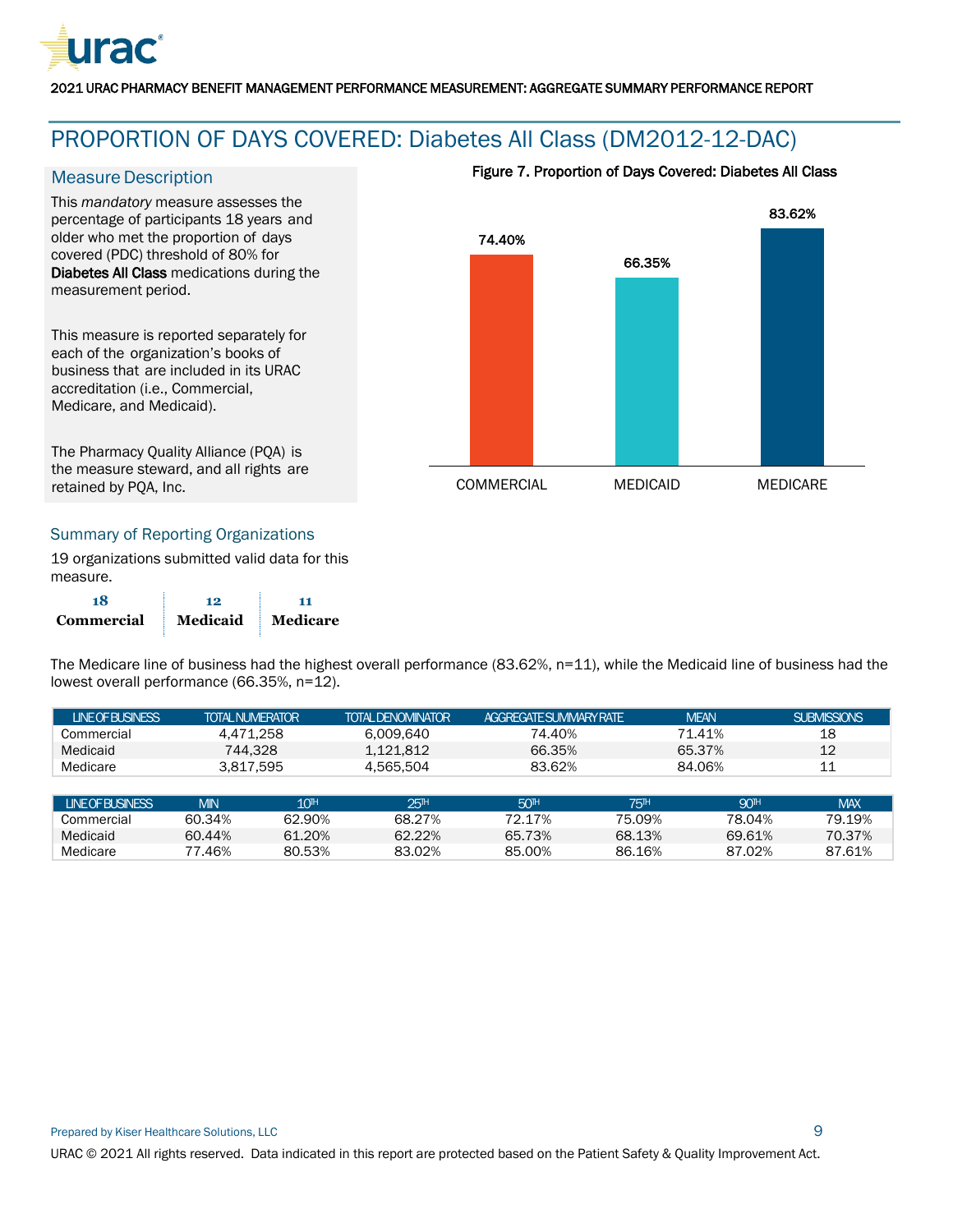

### <span id="page-10-0"></span>PROPORTION OF DAYS COVERED: Statins (DM2012-12-STA)

#### **Measure Description**

This *mandatory* measure assesses the percentage of participants 18 years and older who met the proportion of days covered (PDC) threshold of 80% for Statins during the measurement period.

This measure is reported separately for each of the organization's books of business that are included in its URAC accreditation (i.e., Commercial, Medicare, and Medicaid).

The Pharmacy Quality Alliance (PQA) is the measure steward, and all rights are retained by PQA, Inc.

#### Summary of Reporting Organizations

19 organizations submitted valid data for this measure.

| 18         | 19       |          |
|------------|----------|----------|
| Commercial | Medicaid | Medicare |





The Medicare line of business had the highest overall performance (84.92%, n=11), while the Medicaid line of business had the lowest overall performance (63.94%, n=12).

| <b>LINEOFBUSINESS</b> |            | <b>TOTAL NUMERATOR</b> | <b>TOTAL DENOMINATOR</b> | AGGREGATESLIMMARY RATE |                 | <b>MEAN</b>     | <b>SUBMISSIONS</b> |
|-----------------------|------------|------------------------|--------------------------|------------------------|-----------------|-----------------|--------------------|
| Commercial            |            | 11.499.826             | 15.022.837               | 76.55%                 |                 | 70.84%          | 18                 |
| Medicaid              | 1.471.323  |                        | 2.300.959                | 63.94%                 |                 | 65.07%          | 12                 |
| Medicare              |            | 12.327.388             | 14.517.058               | 84.92%                 |                 | 83.94%          | 11                 |
|                       |            |                        |                          |                        |                 |                 |                    |
| <b>LINEOFBUSINESS</b> | <b>MIN</b> | 10 <sup>th</sup>       | 25H                      | 50 <sup>H</sup>        | 75 <sup>H</sup> | 90 <sup>H</sup> | <b>MAX</b>         |
| Commercial            | 51.31%     | 58.05%                 | 70.34%                   | 74.39%                 | 75.69%          | 77.22%          | 79.27%             |
| Medicaid              | 60.53%     | 61.53%                 | 62.56%                   | 65.23%                 | 67.54%          | 68.09%          | 68.63%             |
| Medicare              | 79.34%     | 79.73%                 | 82.49%                   | 84.63%                 | 85.89%          | 86.77%          | 87.19%             |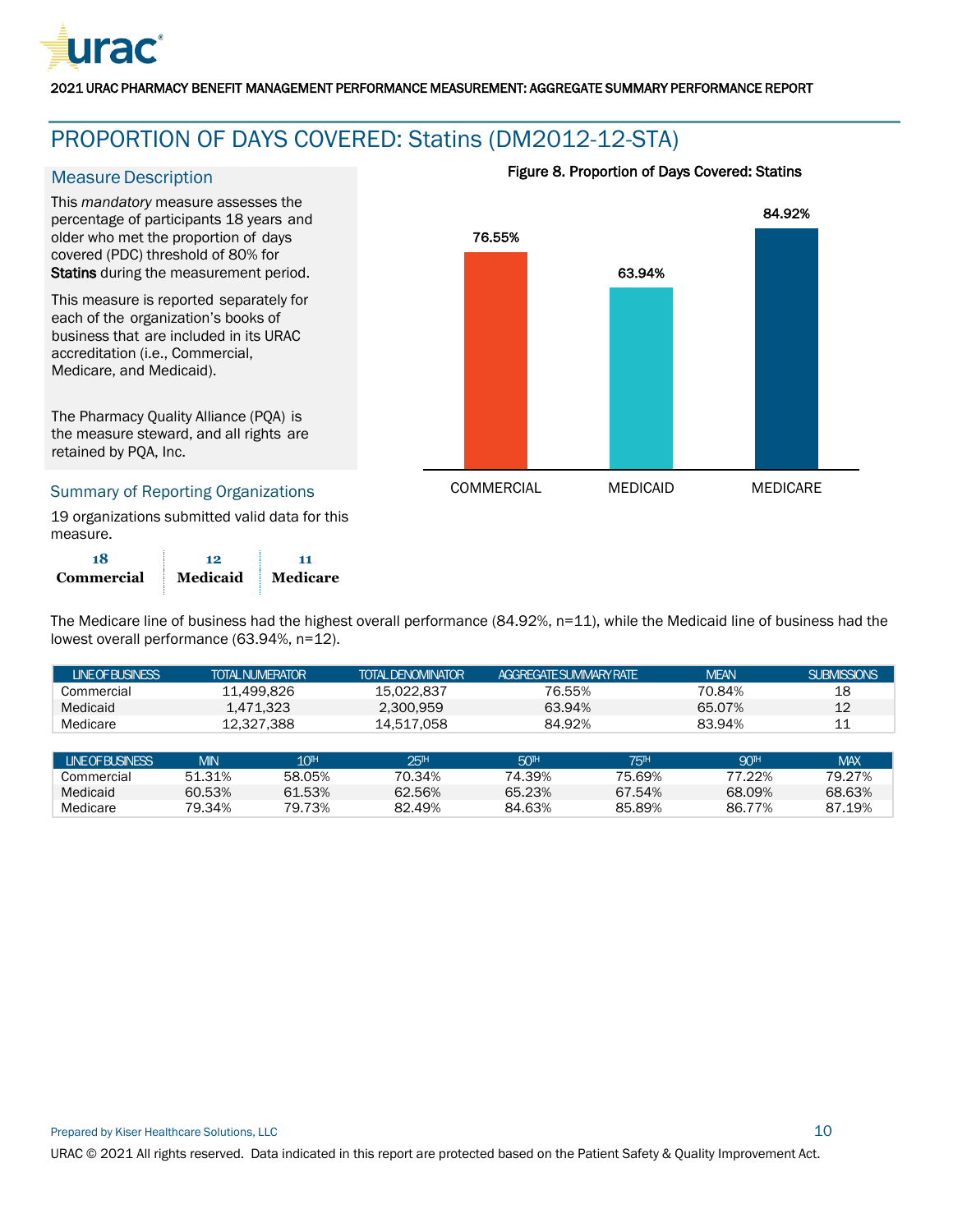

## <span id="page-11-0"></span>PROPORTION OF DAYS COVERED: Antiretrovirals (DM2012-12-BB)

#### **Measure Description**

This *mandatory* measure assesses the percentage of participants 18 years and older who met the proportion of days covered (PDC) threshold of 90% for >3 Antiretrovirals during the measurement period.

This measure is reported separately for each of the organization's books of business that are included in its URAC accreditation (i.e., Commercial, Medicare, and Medicaid).

The Pharmacy Quality Alliance (PQA) is the measure steward, and all rights are retained by PQA, Inc.

# 76.23%

Figure 9. Proportion of Days Covered: Antiretrovirals



#### Summary of Reporting Organizations

21 organizations submitted valid data for this measure.

| 18         | 12       | 10       |
|------------|----------|----------|
| Commercial | Medicaid | Medicare |

The Medicare line of business had the highest overall performance (76.23%, n=10), while the Medicaid line of business had the lowest overall performance (60.61%, n=12).

| <b>INFOFRISINESS</b> | <b>TOTAL NUMERATOR</b> | TOTAI DENOMINATOR | <b>AGGREGATE SUMMARY RATE</b> | <b>MEAN</b> | SUBMISSIONS |
|----------------------|------------------------|-------------------|-------------------------------|-------------|-------------|
| Commercial           | 214.206                | 330,408           | 64.83%                        | 63.55%      | 18          |
| Medicaid             | 70.896                 | 116.978           | 60.61%                        | 48.89%      |             |
| Medicare             | 84.819                 | 111.272           | 76.23%                        | 72.26%      | 10          |

| <b>INFOFRISINESS</b> | <b>MIN</b> | 10 <sup>th</sup> | 25 <sup>1H</sup> | 50 <sup>H</sup> | 75 <sup>1H</sup> | 90 <sup>1H</sup> | <b>MAX</b> |
|----------------------|------------|------------------|------------------|-----------------|------------------|------------------|------------|
| Commercial           | 26.83%     | 51.23%           | 60.29%           | 65.96%          | 69.67%           | 72.84%           | 88.80%     |
| Medicaid             | 10.00%     | 38.08%           | 42.54%           | 53.57%          | 60.31%           | 63.48%           | 64.38%     |
| Medicare             | 61.24%     | 64.45%           | 66.11%           | 75.44%          | .00%             | 78.82%           | 78.94%     |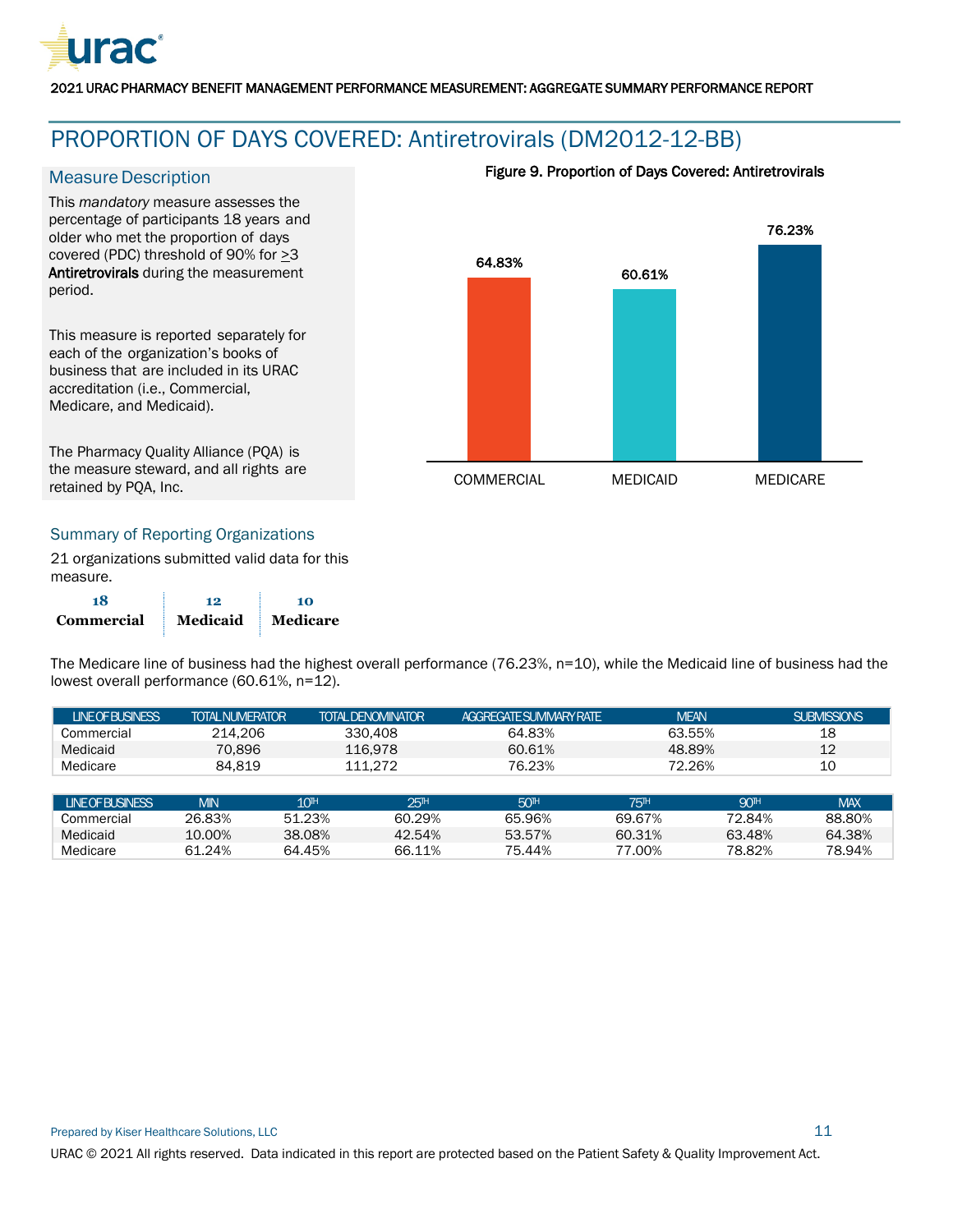

## <span id="page-12-0"></span>ADHERENCE TO NON-INFUSED DISEASE MODIFYING AGENTS USED TO TREAT MULTIPLE SCLEROSIS (PH2018-03)

#### **Measure Description**

This *mandatory* measure assesses the percentage of patients with 18 years and older who met the Proportion of Days Covered (PDC) threshold of 80 percent during the measurement period for disease-modifying agents used to treat multiple sclerosis (MS).

This measure is reported separately for each of the organization's books of business that are included in its URAC accreditation (i.e., Commercial, Medicare, and Medicaid).

The Pharmacy Quality Alliance (PQA) is the measure steward, and all rights are retained by PQA, Inc.

#### Figure 10. Adherence to Non-Infused Disease Modifying Agents for Multiple **Sclerosis**



#### Summary of Reporting Organizations

22 organizations submitted valid data for this measure.

| 16         | 11       | 10              |
|------------|----------|-----------------|
| Commercial | Medicaid | <b>Medicare</b> |

The Commercial line of business had the highest overall performance (72.63%, n=16), while the Medicaid line of business had the lowest overall performance (55.58%, n=11).

| <b>LINEOFBUSINESS</b> | <b>TOTAL NUMERATOR</b> | TOTAL DENOMINATOR                    | AGGREGATESLIMMARY RATE | <b>MEAN</b>           | <b>SUBMISSIONS</b>                  |
|-----------------------|------------------------|--------------------------------------|------------------------|-----------------------|-------------------------------------|
| Commercial            | 70.336                 | 96.848                               | 72.63%                 | 69.48%                | 16                                  |
| Medicaid              | 6.153                  | 11.070                               | 55.58%                 | 58.89%                | 11                                  |
| Medicare              | 28.544                 | 40.026                               | 71.31%                 | 71.54%                | 10                                  |
|                       |                        |                                      |                        |                       |                                     |
| <b>LINEOFBUSINESS</b> | <b>MIN</b>             | 10 <sup>th</sup><br>25 <sup>th</sup> | 50 <sup>H</sup>        | <b>75<sup>H</sup></b> | <b>90<sup>H</sup></b><br><b>MAX</b> |

Commercial 51.39% 60.46% 64.26% 71.36% 75.62% 78.20% 79.07% Medicaid 51.47% 54.55% 55.83% 58.71% 61.94% 62.72% 65.49% Medicare 65.81% 68.08% 70.23% 71.85% 73.93% 74.39% 75.14%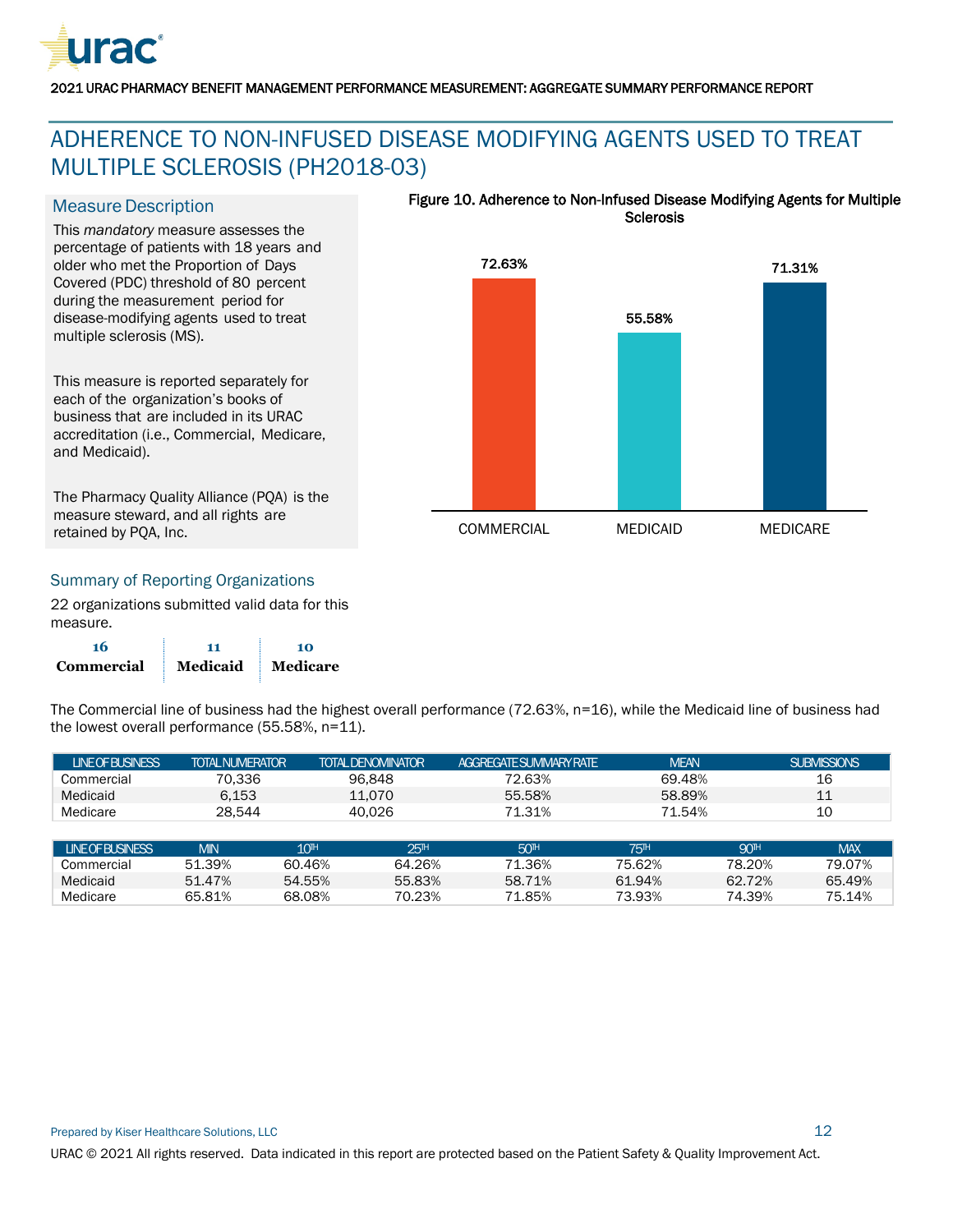

## <span id="page-13-0"></span>ADHERENCE TO DIRECT ACTING ORAL ANTICOAGULANTS (DTM2015-01)

#### **Measure Description**

This *mandatory* measure assesses the percentage of patients 18 years and older who met the Proportion of Days Covered (PDC) threshold of 80% during the measurement period for direct-acting oral anticoagulants.

This measure is reported separately for each of the organization's books of business that are included in its URAC accreditation (i.e., Commercial, Medicare, and Medicaid).

The Pharmacy Quality Alliance (PQA) is the measure steward, and all rights are retained by PQA, Inc.

#### Summary of Reporting Organizations

21 organizations submitted valid data for this measure.

|            | 12       | 19       |
|------------|----------|----------|
| Commercial | Medicaid | Medicare |

The Commercial line of business had the highest overall performance (82.48%, n=17), while the Medicaid line of business had the lowest overall performance (64.37%, n=12).

| <b>INFOFRISINESS</b> | <b>TOTAL NUMERATOR</b> | <b>TOTAL DENOMINATOR</b> | <b>AGGREGATE SUMMARY RATE</b> | MEAN   | SUBMISSIONS |
|----------------------|------------------------|--------------------------|-------------------------------|--------|-------------|
| Commercial           | 585.691                | 710.139                  | 82.48%                        | 79.96% |             |
| Medicaid             | 47.708                 | 74.115                   | 64.37%                        | 68.35% |             |
| Medicare             | 900.225                | 1.098.945                | 81.92%                        | 82.10% |             |

| <b>LINE OF BUSINESS</b> | <b>MIN</b> | 10 <sup>TH</sup> | 25 <sup>H</sup> | 50 <sup>H</sup> | <b>751H</b> | 901H   | <b>MAX</b> |
|-------------------------|------------|------------------|-----------------|-----------------|-------------|--------|------------|
| Commercial              | 72.82%     | '4.27%           | 75.91%          | 80.65%          | 82.81%      | 83.67% | 91.77%     |
| Medicaid                | 58.31%     | 60.35%           | 65.34%          | 68.22%          | 70.06%      | 72.00% | 87.06%     |
| Medicare                | 75.35%     | 76.01%           | 79.62%          | .84%<br>O 1     | 84.06%      | 87.29% | 90.90%     |



#### Figure 11. Adherence to Direct-Acting Oral Anticoagulants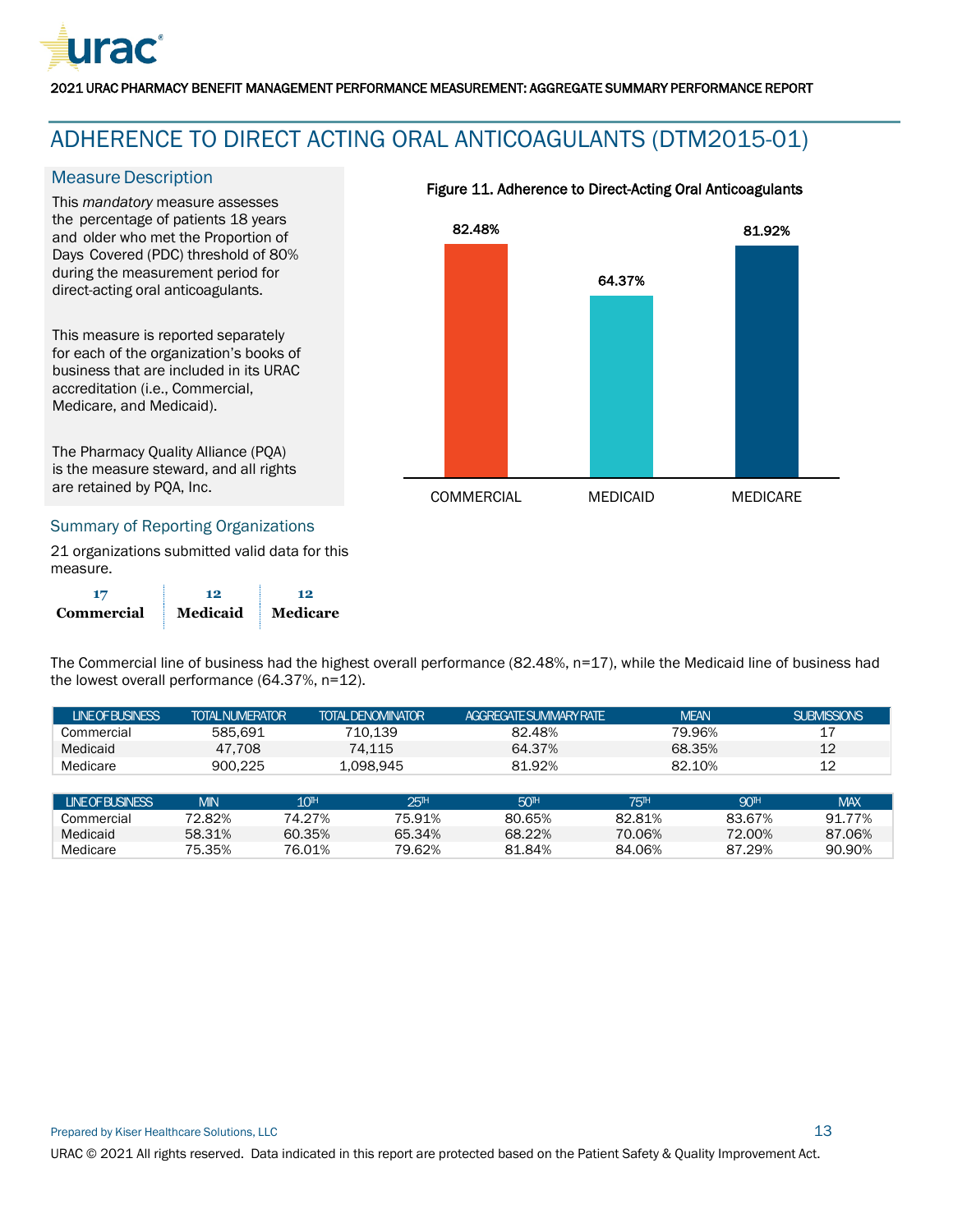

## <span id="page-14-0"></span>DRUG-DRUG INTERACTIONS (DM2012-13)

#### **Measure Description**

This *exploratory* measure assesses the percentage of patients who received a prescription for a target medication during the measurement period and who were dispensed a concurrent prescription for a precipitant medication. A lower rate represents better performance.

This measure is reported separately for each of the organization's books of business that are included in its URAC accreditation (i.e., Commercial, Medicare, and Medicaid).

The Pharmacy Quality Alliance (PQA) is the measure steward, and all rights are retained by PQA, Inc.

# 2.13% 2.71% 2.39% COMMERCIAL MEDICAID MEDICARE

Figure 12. Drug-Drug Interactions

#### Summary of Reporting Organizations

23 organizations submitted valid data for this measure.

| 99         | 14       |          |
|------------|----------|----------|
| Commercial | Medicaid | Medicare |

The Commercial line of business had the highest overall performance (2.13%, n=22), while the Medicaid line of business had the lowest overall performance (2.71%, n=14).

| <b>LINEOFBUSINESS</b> | <b>TOTAL NUMERATOR</b> |                  | <b>TOTAL DENOMINATOR</b> | AGGREGATE SUMMARY RATE | <b>MEAN</b>                                    | <b>SUBMISSIONS</b> |
|-----------------------|------------------------|------------------|--------------------------|------------------------|------------------------------------------------|--------------------|
| Commercial            | 115.369                |                  | 5.405.280                | 2.13%                  | 1.74%                                          | 22                 |
| Medicaid              | 30.255                 |                  | 1.117.914                | 2.71%                  | 2.43%                                          | 14                 |
| Medicare              | 156.984                |                  | 6.581.295                | 2.39%                  | 2.32%                                          | 13                 |
|                       |                        |                  |                          |                        |                                                |                    |
| <b>LINEOFBUSINESS</b> | <b>MIN</b>             | 10 <sup>th</sup> | 25H                      | 50 <sup>H</sup>        | <b>90<sup>H</sup></b><br><b>75<sup>H</sup></b> | <b>MAX</b>         |

Commercial 3.36% 2.88% 2.21% 1.74% 1.21% 0.72% 0.24% Medicaid 4.25% 3.66% 2.91% 2.55% 2.01% 1.09% 0.31% Medicare 4.47% 3.03% 2.79% 2.32% 1.74% 1.24% 1.09%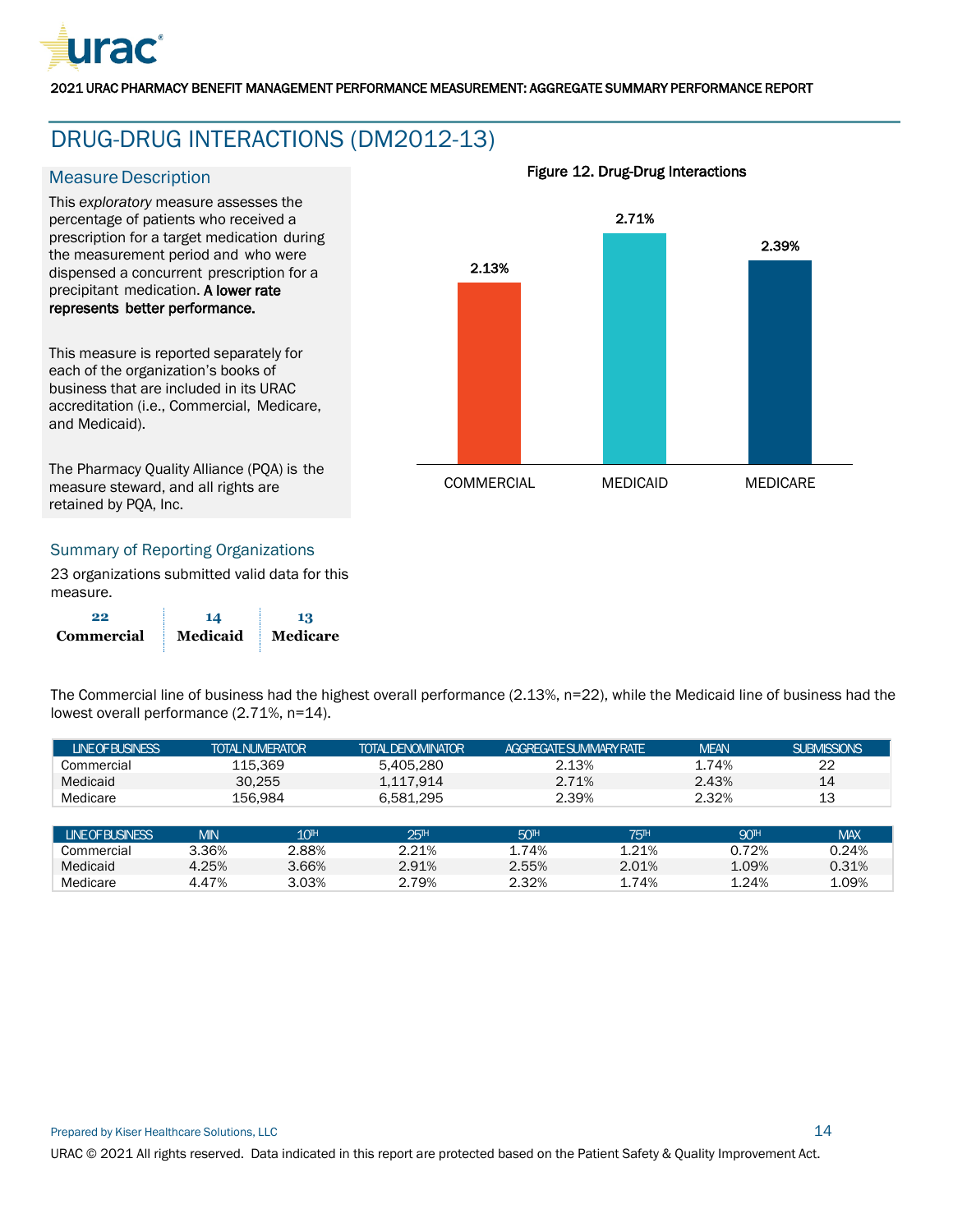

## <span id="page-15-0"></span>GENERIC DISPENSING RATES (MP2012-09)

#### **Measure Description**

This *mandatory* measure assesses the percentage of all prescriptions that were dispensed as generics, branded generics, or brands for which members paid the generic co-pay.

## Generic Dispensing Rate

## **97.96%**

Prescriptions Dispensed as Generics

There is no stratification for this measure; results are reported across all populations.

URAC is the measure steward, and all rights are retained by URAC.

The 23 valid submissions for this measure reported an aggregate summary rate of 97.96%.

| <b>TOTAL NUMERATOR</b> | <b>TOTAL DENOMINATOR</b> |             | <b>AGGREGATE SUMMARY RATE</b> |        | <b>MEAN</b> | <b>SUBMISSIONS</b> |
|------------------------|--------------------------|-------------|-------------------------------|--------|-------------|--------------------|
| 2.736.297.437          | 2.793.180.414            |             | 97.96%                        |        | 96.95%      | 23                 |
|                        |                          |             |                               |        |             |                    |
| <b>MIN</b>             | 10TH                     | <b>25TH</b> | 50TH                          | 75TH   | 90TH        | <b>MAX</b>         |
| 93.61%                 | 94.54%                   | 96.25%      | 97.10%                        | 98.19% | 98.44%      | 98.95%             |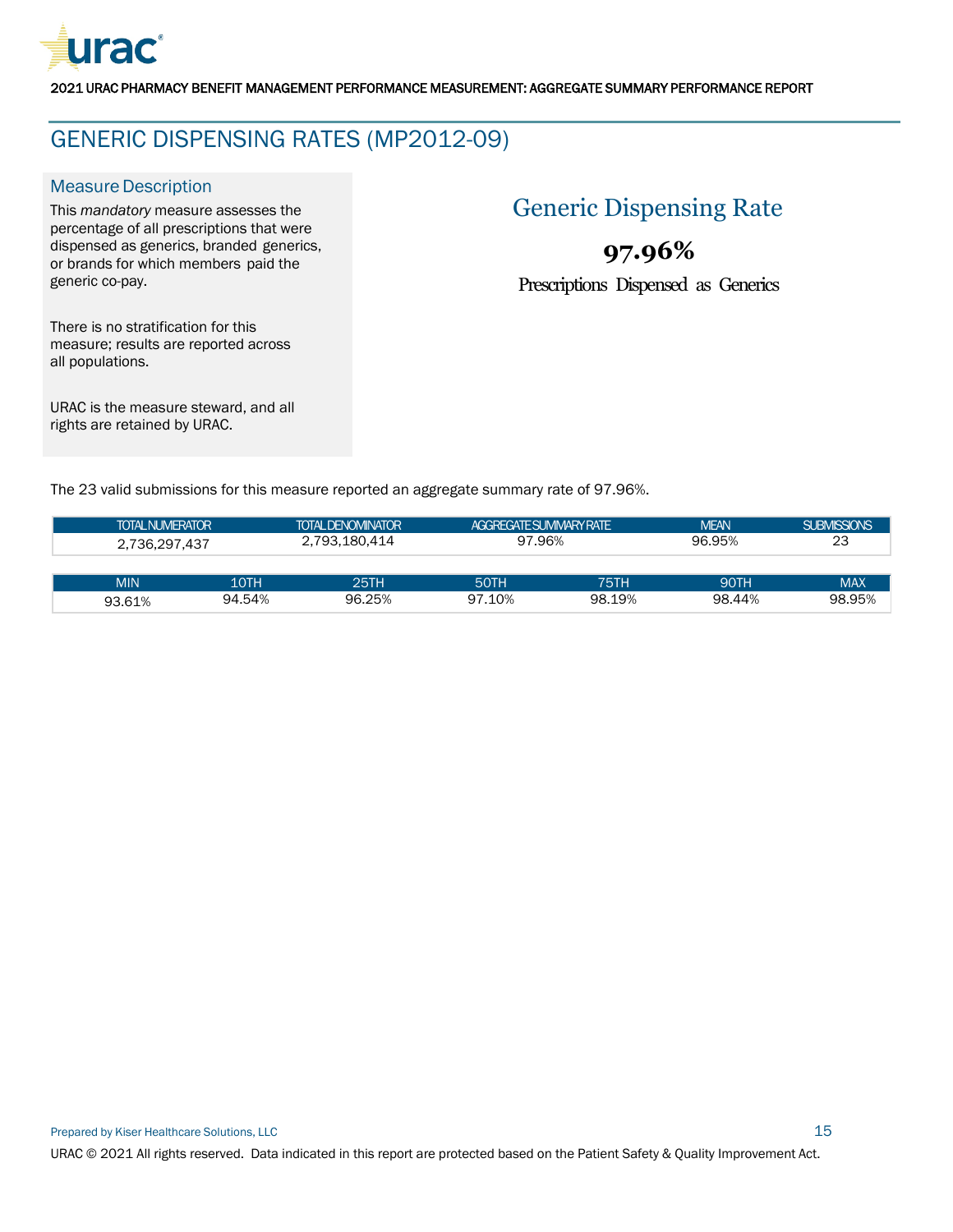

## <span id="page-16-0"></span>CALL CENTER PERFORMANCE (DTM2010-04)

#### **Measure Description**

This *mandatory* measure has two parts:

- Part A evaluates the percentage of calls during normal business hours to the organization's call service center(s) during the measurement period that were answered by a live voice within 30 seconds
- Part B evaluates the percentage of calls made during normal business hours to the organization's call service center(s) during the reporting year that were abandoned by callers before being answered by a live customer service representative

For Part A, a higher rate represents better performance. For Part B, a lower rate represents better performance.

There is no stratification for this measure, results are reported across all populations.

# 78.10% 3.39% PART A: 30-SECOND RESPONSE PART B: CALL ABANDONMENT RATE RATE

Figure 13. Call Center Performance

#### Summary of Findings

A total of 22 organizations reported valid results for each measure part. There were three submissions at or above the 90<sup>th</sup> percentile for Part A. There were three submissions at or above the 90th percentile for Part B.

| <b>MFASLIRE</b>                    | TOTAL NUMERATOR | <b>TOTAL DENOMINATOR</b> | AGGRFGATESLIMMARYRATE | <b>MEAN</b> | <b>SUBMISSIONS</b> |
|------------------------------------|-----------------|--------------------------|-----------------------|-------------|--------------------|
| Part A: 30-Second<br>Response Rate | 58.719.576      | 75.185.630               | 78.10%                | 87.46%      | 22                 |
| Part B: Call<br>Abandonment Rate   | 2.549.259       | 75.185.630               | 3.39%                 | 2.35%       | 22                 |
|                                    |                 |                          |                       |             |                    |

| <b>MEASURE</b>                     | <b>MIN</b> | 10TH   | 25TH   | 50TH   | <b>751H</b> | 90TH   | <b>MAX</b> |
|------------------------------------|------------|--------|--------|--------|-------------|--------|------------|
| Part A: 30-Second<br>Response Rate | 69.52%     | 73.72% | 83.02% | 88.71% | 94.04%      | 96.54% | 98.95%     |
| Part B: Call<br>Abandonment Rate   | 10.01%     | 3.87%  | 2.56%  | 1.74%  | 1.28%       | 0.84%  | 0.37%      |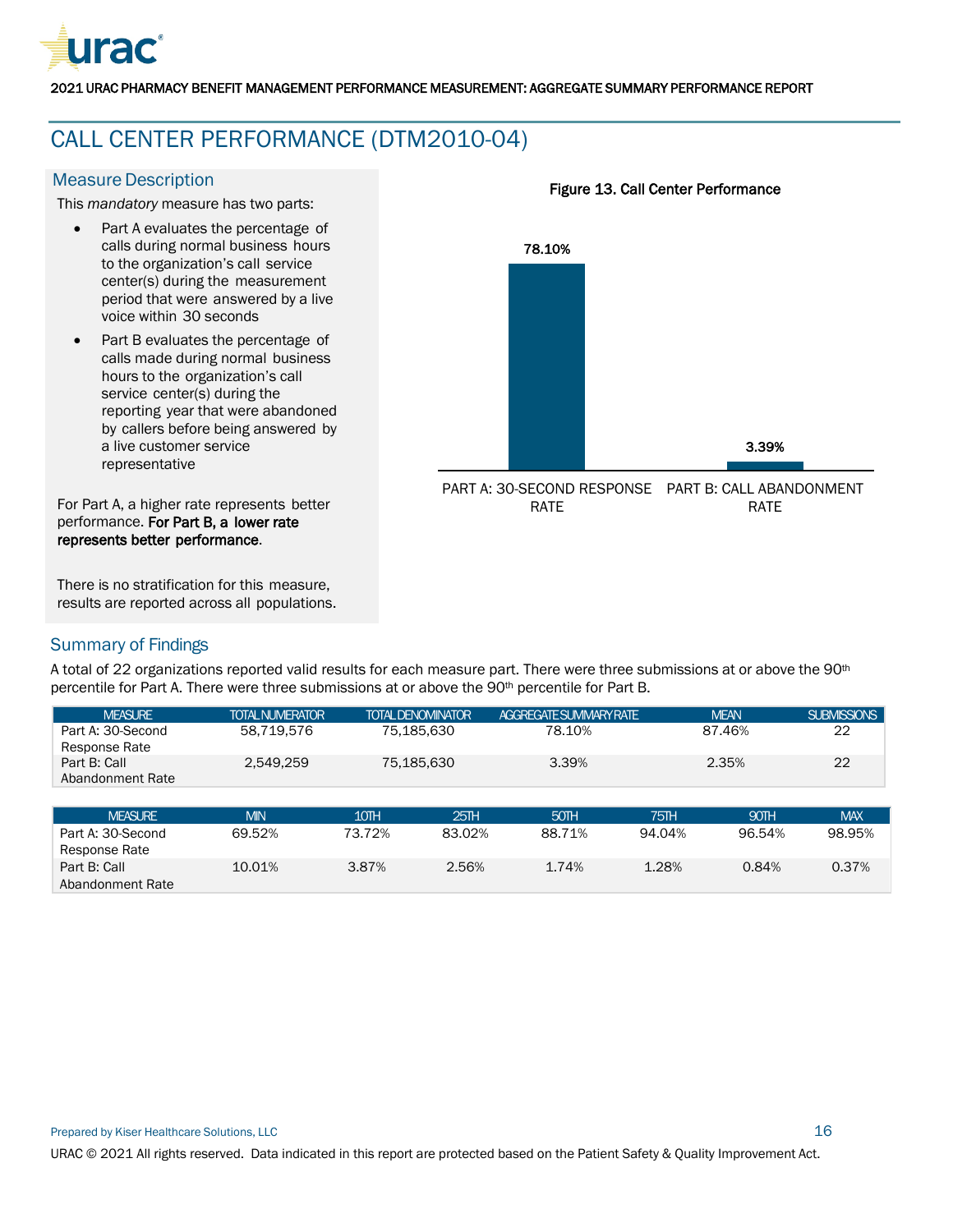

### <span id="page-17-0"></span>CONCURRENT USE OF OPIOIDS AND BENZODIAZEPINES (PH2018-04)

#### **Measure Description**

This *mandatory* measure assesses the percentage of individuals 18 years and older with concurrent use of prescription opioids and benzodiazepines. A lower rate represents better performance.

**14.23%**

Of Individuals Concurrently Using Opioids

& Benzodiazepines

This measure is reported separately for each of the organization's books of business that are included in its URAC accreditation (i.e., Commercial, Medicare, and Medicaid).

The Pharmacy Quality Alliance (PQA) is the measure steward, and all rights are retained by PQA, Inc.

#### Summary of Reporting Organizations

6 organizations submitted valid data for this measure.

| Commercial | Medicaid | Medicare |
|------------|----------|----------|

| <b>LINE OF BUSINESS</b> | <b>TOTAL NUMERATOR</b> |                  | <b>TOTAL DENOMINATOR</b> | <b>AGGRFGATE SUMMARY RATE</b> |            | <b>MEAN</b>           | <b>SUBMISSIONS</b> |
|-------------------------|------------------------|------------------|--------------------------|-------------------------------|------------|-----------------------|--------------------|
| Commercial              | 62.589                 |                  | 451.307                  | 13.87%                        |            | 12.25%                | ხ                  |
|                         |                        |                  |                          |                               |            |                       |                    |
| <b>LINE OF BUSINESS</b> | <b>MIN</b>             | 10 <sup>th</sup> | 25 <sup>H</sup>          | 50 <sup>H</sup>               | <b>75H</b> | <b>90<sup>H</sup></b> | <b>MAX</b>         |
| Commercial              | 14.22%                 | 14.11%           | 13.94%                   | 13.80%                        | 13.76%     | 8.82%                 | 5.52%              |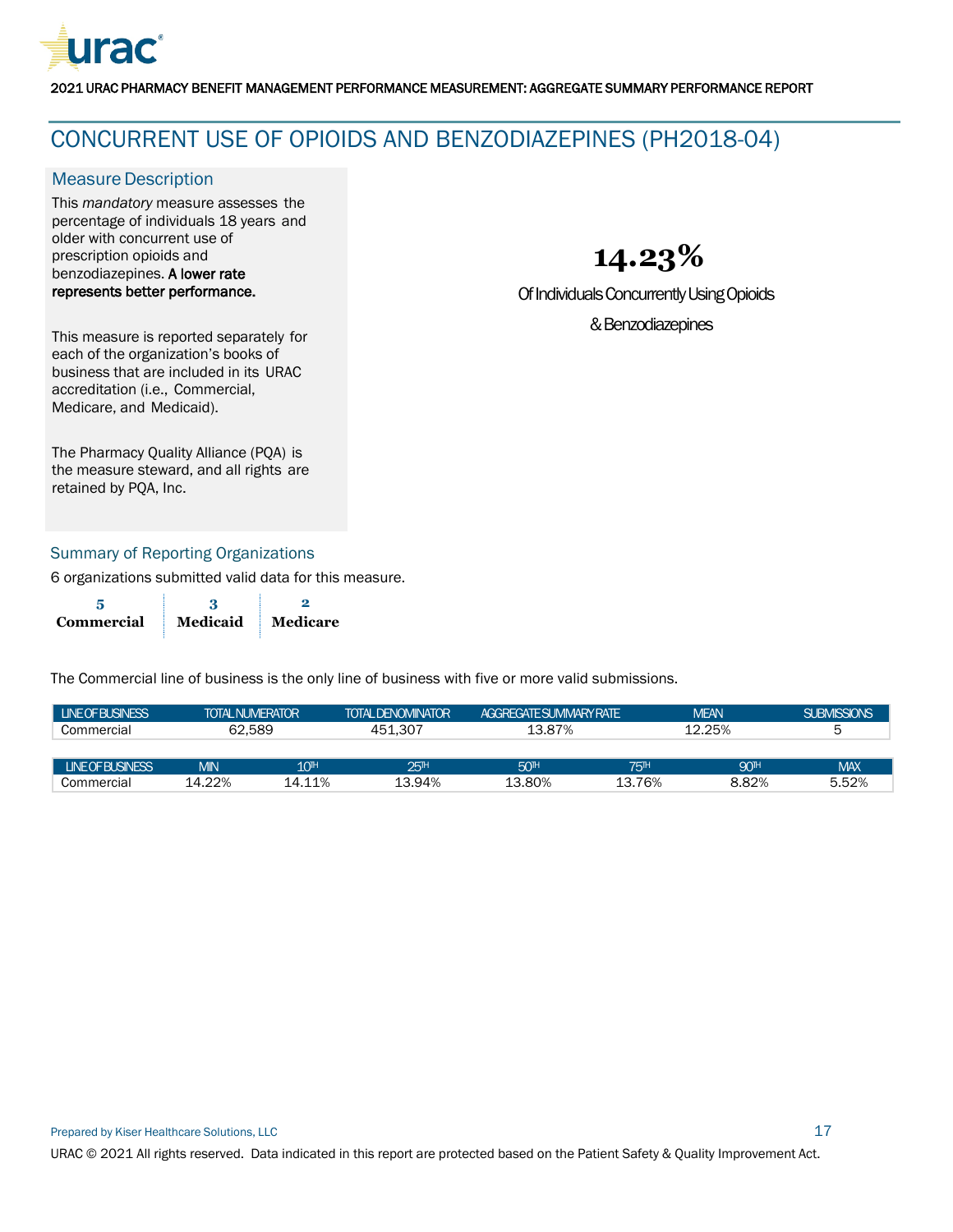

## <span id="page-18-0"></span>POLYPHARMACY: USE OF MULTIPLE ANTICHOLINERGIC MEDICATIONS IN OLDER ADULTS (PH2018-05)

#### **Measure Description**

This *mandatory* measure assesses the percentage of adults 65 years and older with concurrent use of 2 or more unique anticholinergic medications. A lower rate represents better performance.

This measure is reported separately for each of the organization's books of business that are included in its URAC accreditation (i.e., Commercial, Medicare, and Medicaid).

The Pharmacy Quality Alliance (PQA) is the measure steward, and all rights are retained by PQA, Inc.

#### Summary of Reporting Organizations

21 organizations submitted valid data for this measure.

**19 12 12 Commercial Medicaid Medicare** Figure 14. Use of Multiple Anticholinergic Medications



The Commercial line of business had the highest overall performance (7.36%, n=19), while the Medicare line of business had the lowest overall performance (9.41%, n=12).

| <b>LINEOFBUSINESS</b> | <b>TOTAL NUMERATOR</b> | TOTAI DENOMINATOR | <b>AGGRFGATESLIMMARY RATE</b> | <b>MEAN</b> | <b>SUBMISSIONS</b> |
|-----------------------|------------------------|-------------------|-------------------------------|-------------|--------------------|
| Commercial            | 54.441                 | 739.313           | 7.36%                         | 20%         | 19                 |
| Medicaid              | 4.266                  | 54.364            | 7.85%                         | 11.91%      | 12                 |
| Medicare              | 249.352                | 2.648.828         | 9.41%                         | 10.40%      | 12                 |

| <b>LINE OF BUSINESS</b> | VIN        | 10 <sup>th</sup> | 25™    | 50 <sup>H</sup> | 75™   | 90™   | <b>MAX</b> |
|-------------------------|------------|------------------|--------|-----------------|-------|-------|------------|
| Commercial              | 16.62%     | 74%              | 8.64%  | 6.81%           | 5.83% | 4.48% | 1.87%      |
| Medicaid                | 27.96%     | 19.30%           | 14.47% | 10.70%          | 6.89% | 5.73% | 2.68%      |
| Medicare                | .45%<br>17 | 15.28%           | 12.54% | 9.50%           | .91%  | .59%  | 5.21%      |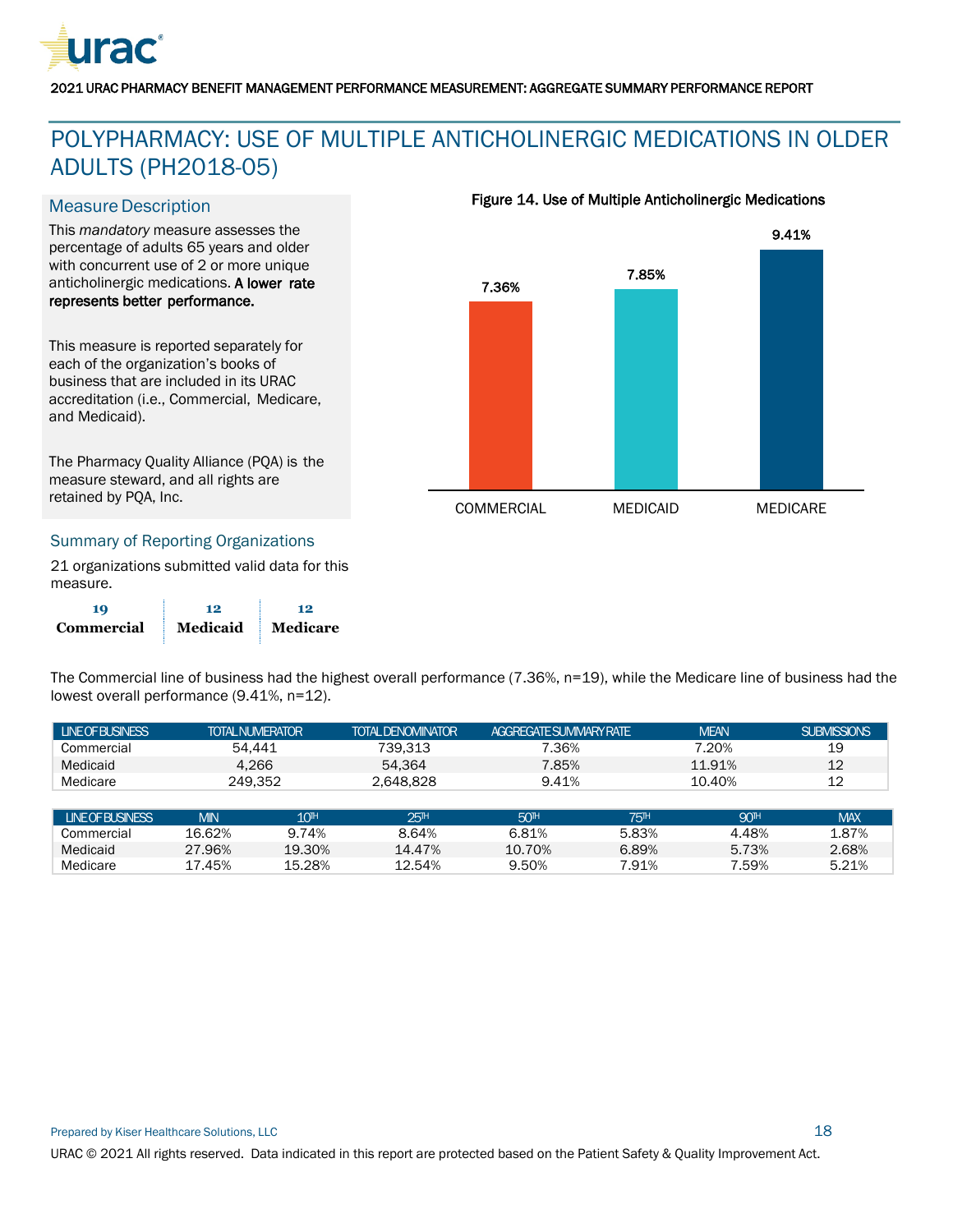

## <span id="page-19-0"></span>POLYPHARMACY: USE OF MULTIPLE CNS-ACTIVE MEDICATIONS IN OLDER ADULTS (PH2018-06)

#### **Measure Description**

This *mandatory* measure assesses percentage of adults 65 years and older with concurrent use of 3 or more unique central-nervous system (CNS) active medications. A lower rate represents better performance.

This measure is reported separately for each of the organization's books of business that are included in its URAC accreditation (i.e., Commercial, Medicare, and Medicaid).

The Pharmacy Quality Alliance (PQA) is the measure steward, and all rights are retained by PQA, Inc.

#### Figure 15. Use of Multiple CNS-Active Medications



#### Summary of Reporting Organizations

21 organizations submitted valid data for this measure.

| 20         | 12       | 12       |
|------------|----------|----------|
| Commercial | Medicaid | Medicare |

The Medicare line of business had the highest overall performance (5.38%, n=12), while the Commercial line of business had the lowest overall performance (6.08%, n=20).

| <b>LINEOFBUSINESS</b> | <b>TOTAL NUMERATOR</b> |                  | <b>TOTAL DENOMINATOR</b> |                 | <b>AGGREGATE SUMMARY RATE</b> | <b>MEAN</b>           | <b>SUBMISSIONS</b> |
|-----------------------|------------------------|------------------|--------------------------|-----------------|-------------------------------|-----------------------|--------------------|
| Commercial            | 128.945                |                  | 2.119.529                |                 | 6.08%                         | 4.98%                 | 20                 |
| Medicaid              | 4.322                  |                  | 71.465                   |                 | 6.05%                         | 7.20%                 | 12                 |
| Medicare              | 379,607                |                  | 7.049.612                |                 | 5.38%                         | 8.68%                 | 12                 |
|                       |                        |                  |                          |                 |                               |                       |                    |
| <b>LINEOFBUSINESS</b> | <b>MIN</b>             | 10 <sup>th</sup> | 25 <sup>th</sup>         | 50 <sup>H</sup> | <b>75<sup>H</sup></b>         | <b>90<sup>H</sup></b> | <b>MAX</b>         |
| Commercial            | 13.37%                 | 11.17%           | 6.03%                    | 4.58%           | 2.90%                         | 0.13%                 | 0%                 |
| Medicaid              | 21.52%                 | 10.81%           | 8.70%                    | 6.05%           | 3.96%                         | 2.66%                 | 2.04%              |
| Medicare              | 20.82%                 | 14.40%           | 9.66%                    | 7.34%           | 5.18%                         | 4.77%                 | 3.50%              |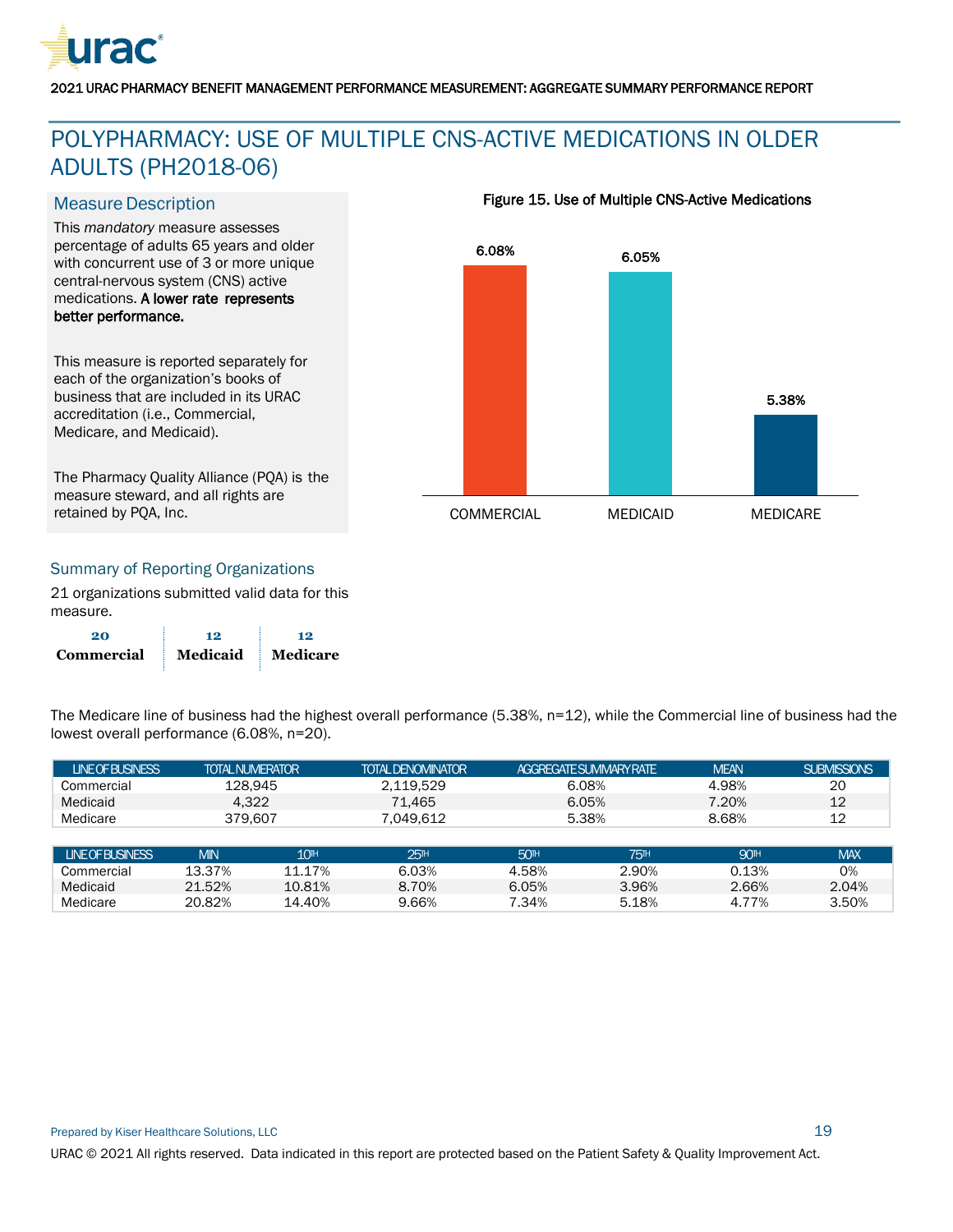

## <span id="page-20-0"></span>TREATMENT OF CHRONIC HEPATITIS C: COMPLETION OF THERAPY (PH2018-07)

#### **Measure Description**

This *mandatory* measure assesses the percentage of patients who initiated antiviral therapy during the measurement year for treatment of chronic Hepatitis C, and who completed the minimum intended duration of therapy with no significant gap(s) in therapy.

This measure is reported separately for each of the organization's books of business that are included in its URAC accreditation (i.e., Commercial, Medicare, and Medicaid).

The Pharmacy Quality Alliance (PQA) is the measure steward, and all rights are retained by PQA, Inc.



#### Figure 16. Completion of Therapy for Chronic Hepatitis C

#### Summary of Reporting Organizations

22 organizations submitted valid data for this measure.

| 14                | 13       | 10       |
|-------------------|----------|----------|
| <b>Commercial</b> | Medicaid | Medicare |

The Medicare line of business had the highest overall performance (85.21%, n=10), while the Commercial line of business had the lowest overall performance (77.54%, n=14).

| I LINEOFBUSINESS | <b>TOTAL NUMERATOR</b> | <b>TOTAL DENOMINATOR</b> | <b>AGGREGATE SI IMMARY RATE</b> | <b>MEAN</b> | <b>SUBMISSIONS</b> |
|------------------|------------------------|--------------------------|---------------------------------|-------------|--------------------|
| Commercial       | 10.477                 | 13.512                   | 77.54%                          | 82.70%      | 14                 |
| Medicaid         | 20.148                 | 25.403                   | 79.31%                          | 76.81%      | 13                 |
| Medicare         | 9.731                  | 11.420                   | 85.21%                          | 85.07%      | 10                 |

| <b>LINE OF BUSINESS</b> | MIN    | 10 <sup>th</sup> | 251H   | 50 <sup>H</sup> | 751H   | 90TH   | MAX    |
|-------------------------|--------|------------------|--------|-----------------|--------|--------|--------|
| Commercial              | 36.49% | 71.69%           | 76.56% | 87.25%          | 92.29% | 95.61% | 98.67% |
| Medicaid                | 36.48% | 63.71%           | 74.97% | 79.89%          | 83.34% | 90.11% | 91.67% |
| Medicare                | 76.15% | 76.57%           | 77.63% | 88.30%          | 90.54% | 91.34% | 94.47% |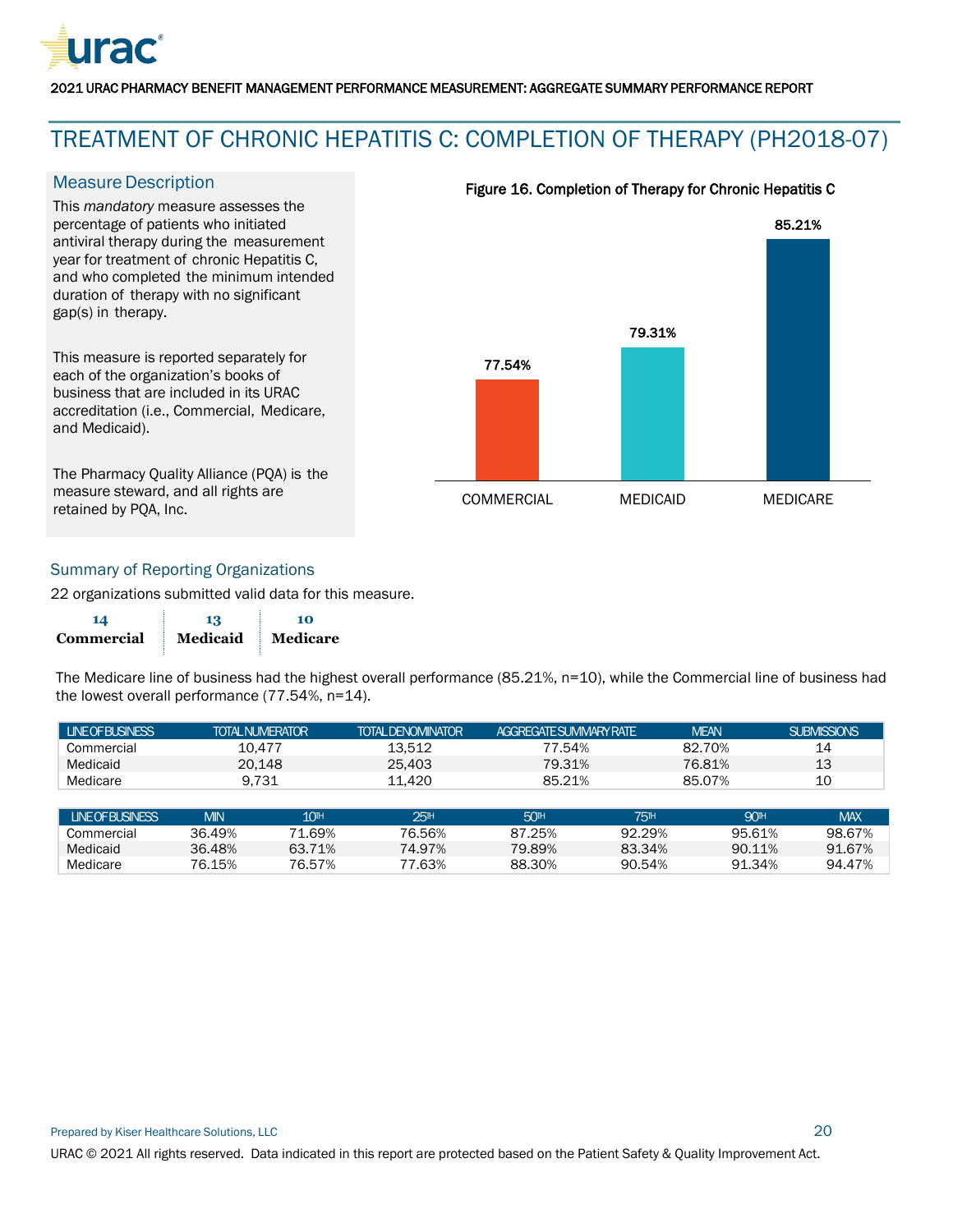

## <span id="page-21-0"></span>USE OF OPIOIDS AT HIGH DOSAGE & FROM MULTIPLE PROVIDERS IN PERSONS WITHOUT CANCER (PH2018-08-OHDMP)

#### **Measure Description**

This *mandatory* measure assesses the percentage of individuals  $\geq$  18 years of age who received prescriptions for opioids with an average daily dosage of ≥ 90 morphine milligram equivalents (MME) AND who received prescriptions for opioids from  $\geq 4$ prescribers  $AND \geq 4$  pharmacies. A lower rate represents better performance.



Of Individualsuse opioids at high dosage & from multiple providers

This measure is reported separately for each of the organization's books of business that are included in its URAC accreditation (i.e., Commercial, Medicare, and Medicaid).

The Pharmacy Quality Alliance (PQA) is the measure steward, and all rights are retained by PQA, Inc.

#### Summary of Reporting Organizations

6 organizations submitted valid data for this measure.

**5 3 2 Commercial Medicaid Medicare**

| LUNE OF BUSINESS <sup>1</sup> | <b>TOTAL NUMERATOR</b> | I TOTAL DENOMINATOR <sup>1</sup> | IAGGREGATE SUMMARY RATE ' | <b>MEAN</b> | <b>SUBMISSIONS</b> |
|-------------------------------|------------------------|----------------------------------|---------------------------|-------------|--------------------|
| Commercial                    | 898                    | 401.160                          | J.22%                     | 0.32%       |                    |

| <b>LINEOF BUSINESS</b> | <b>MIN</b> | 10 <sup>th</sup>     | ว⊏⊪<br>ست | $-m$<br>س | $-1$<br>ual.                  | 90™           | <b>MAX</b> |
|------------------------|------------|----------------------|-----------|-----------|-------------------------------|---------------|------------|
| Commercial             | 0.95%      | $Q$ 1 $Q$<br>∪.o⊥ ⁄∈ | $0.59\%$  | 0.04%     | 0.02%<br>$\sim$ $\sim$ $\sim$ | 01 O<br>∪.∪⊥‰ | ⌒∩<br>v 70 |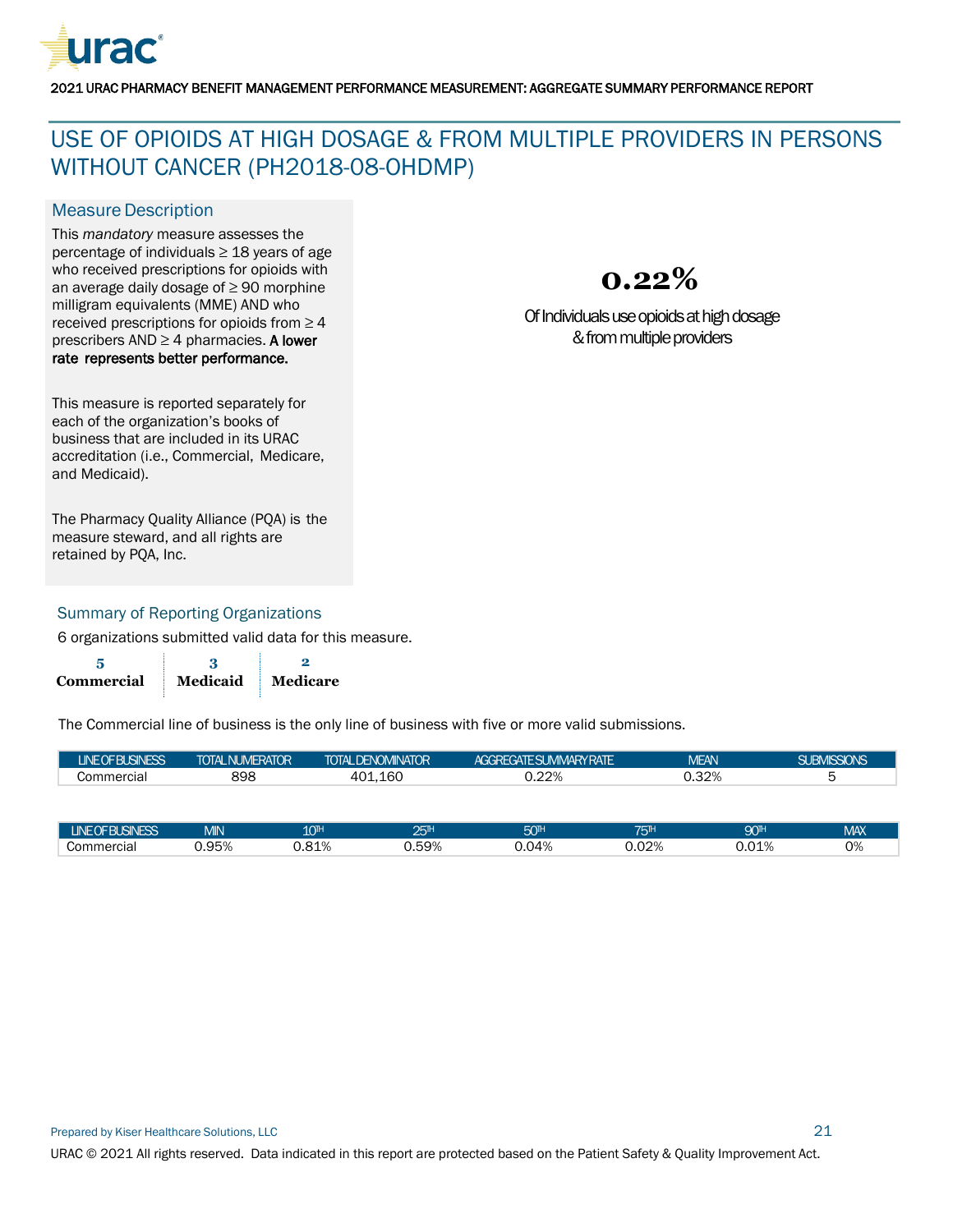

## <span id="page-22-0"></span>USE OF OPIOIDS AT HIGH DOSAGE IN PERSONS WITHOUT CANCER (PH2018-08- OHD)

#### **Measure Description**

This *mandatory* measure assesses the percentage of individuals ≥ 18 years of age who received prescriptions for opioids with an average daily dosage of ≥ 90 morphine milligram equivalents (MME) over a period of ≥ 90 days. A lower rate represents better performance.

**4.46%**

Of Individuals use opioids at high dosage

This measure is reported separately for each of the organization's books of business that are included in its URAC accreditation (i.e., Commercial, Medicare, and Medicaid).

The Pharmacy Quality Alliance (PQA) is the measure steward, and all rights are retained by PQA, Inc.

#### Summary of Reporting Organizations

6 organizations submitted valid data for this measure.

| Commercial | Medicaid | Medicare |
|------------|----------|----------|

| <b>LINE OF BUSINESS</b> | <b>TOTAL NUMERATOR</b> |                  | <b>TOTAL DENOMINATOR</b> | <b>AGGRFGATE SUMMARY RATE</b> |       | <b>MEAN</b>      | SUBMISSIONS |  |
|-------------------------|------------------------|------------------|--------------------------|-------------------------------|-------|------------------|-------------|--|
| Commercial              | 17.880                 |                  | 401.160                  | 4.46%<br>4.07%                |       |                  | ∽           |  |
|                         |                        |                  |                          |                               |       |                  |             |  |
| <b>INFOFRISINESS</b>    | <b>MIN</b>             | 10 <sup>th</sup> | 25 <sup>1</sup>          | 50 <sup>H</sup>               | 751н  | 90 <sub>TH</sub> | <b>MAX</b>  |  |
| Commercial              | 11.50%                 | 9.20%            | 5.73%                    | 2.01%                         | L.06% | 0.45%            | 0.04%       |  |